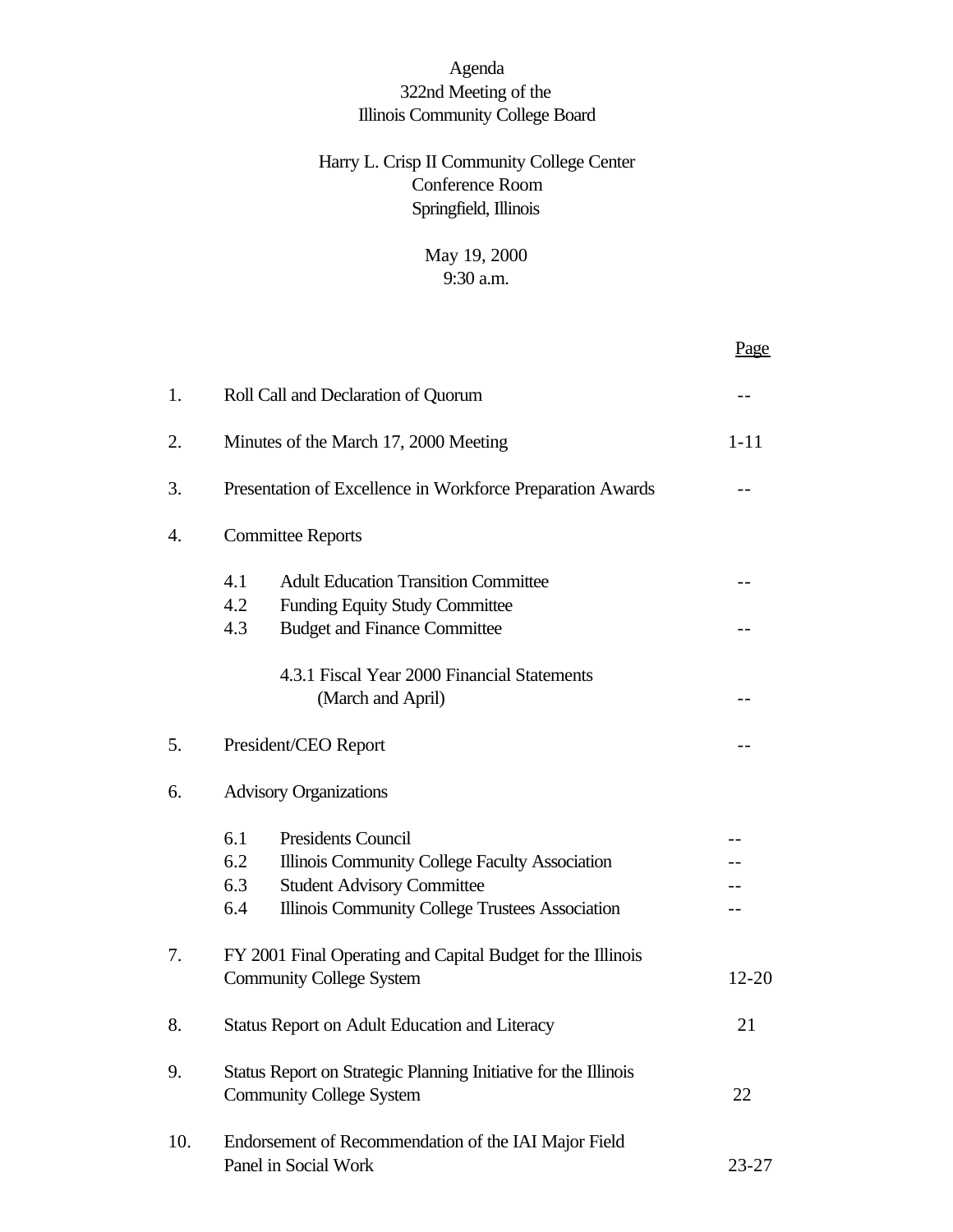# Agenda 322nd Meeting of the Illinois Community College Board

|     |                                                                                                                                                              | age   |
|-----|--------------------------------------------------------------------------------------------------------------------------------------------------------------|-------|
| 11. | Cooperative Agreement Among Heartland Community<br>College, Illinois Valley Community College, Kankakee<br>Community College, and Richland Community College | 28    |
| 12. | New Units of Instruction                                                                                                                                     | 29-32 |
| 13. | Proposed Policy Guidelines for Restricted Grant<br>Expenditures and Reporting for Fiscal Year 2001                                                           | 33    |
| 14. | <b>Other Business</b>                                                                                                                                        |       |
| 15. | <b>Executive Session</b>                                                                                                                                     |       |
| 16. | Adjournment                                                                                                                                                  |       |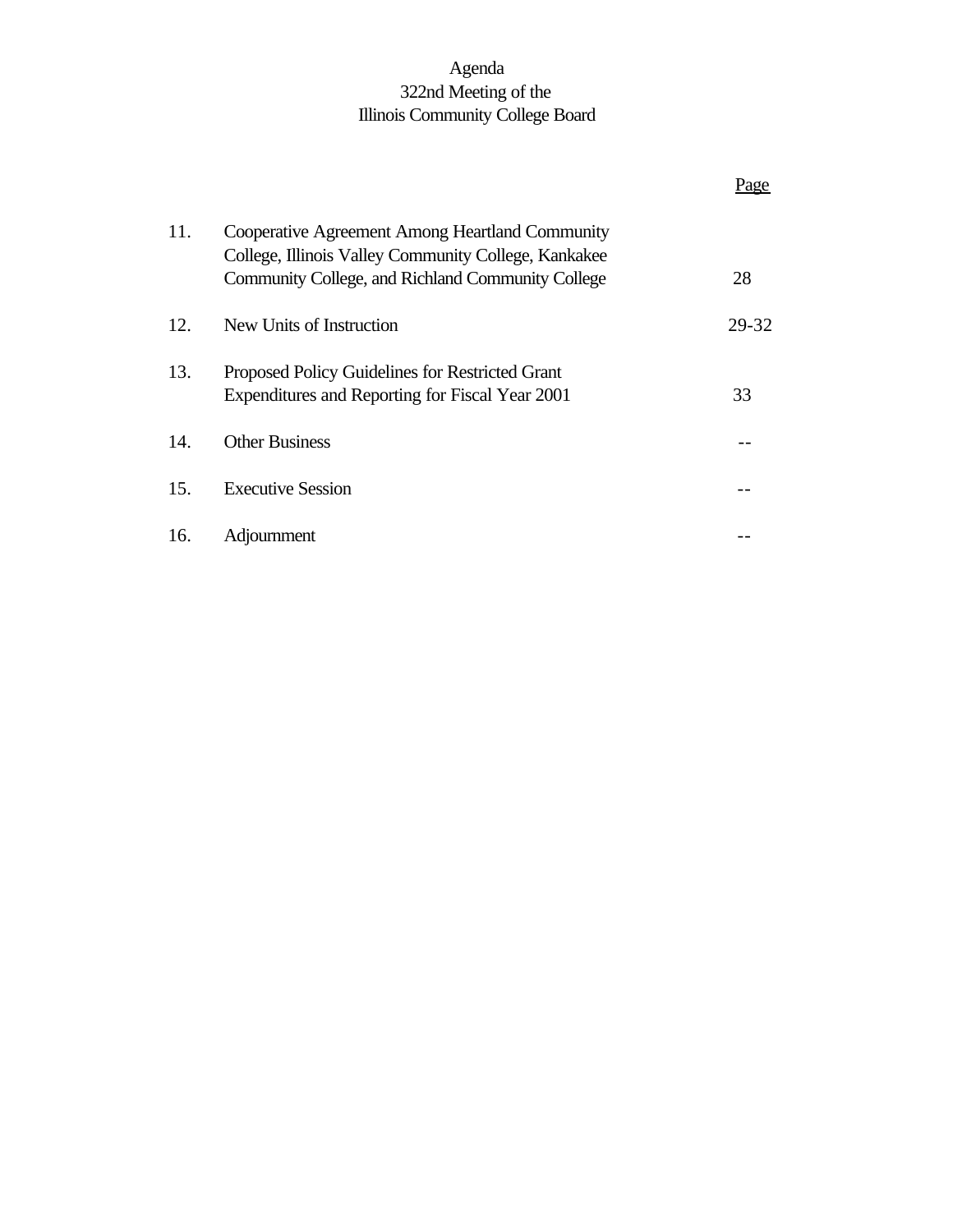# UNAPPROVED

Minutes of the 321st Meeting of the Illinois Community College Board March 17, 2000 Rend Lake College Student Center Ina, Illinois

# Item #1 - Roll Call and Declaration of Quorum

Chairman Duffy called the meeting to order at 9:00 a.m. Roll call was taken with the following members present: James Berkel, Inez Galvan, Laurna Godwin, Joseph Neely, Martha Olsson, Delores Ray, Lee Walker, James Zerkle, Edward Duffy, and Alison Womack. Dave Davis and GwendolynLaroche were absent.

# Item #2 - Welcoming Remarks

President Mark Kern welcomed the Illinois Community College Board members and guests to Rend Lake College.

# Item #3 - Minutes of the January 21, 2000 Meeting

Inez Galvan made a motion, which was seconded by Delores Ray, to approve the minutes as recorded. The motion was approved by unanimous voice vote. Student advisory vote: Yes

# Item #4 - Committee Reports

Chairman Duffy reported that at the May 19 meeting of the Board, he will make suggestions for Board discussion on the structure of ICCB committees. Standing committees and ad hoc committees will be identified.

# Item #4.1 - Committee on Foundations

Lee Walker reported that during the presentation of two Illinois Health Improvement Scholarships last week in Chicago, Neil Admire received, on behalf of the Illinois Community College System Foundation, a scholarship commitment from the JADA Foundation. The new JADA Foundation plans to present scholarships to two community college students who do not receive financial aid from other sources. The two individuals will each receive \$3,200 per year for two years.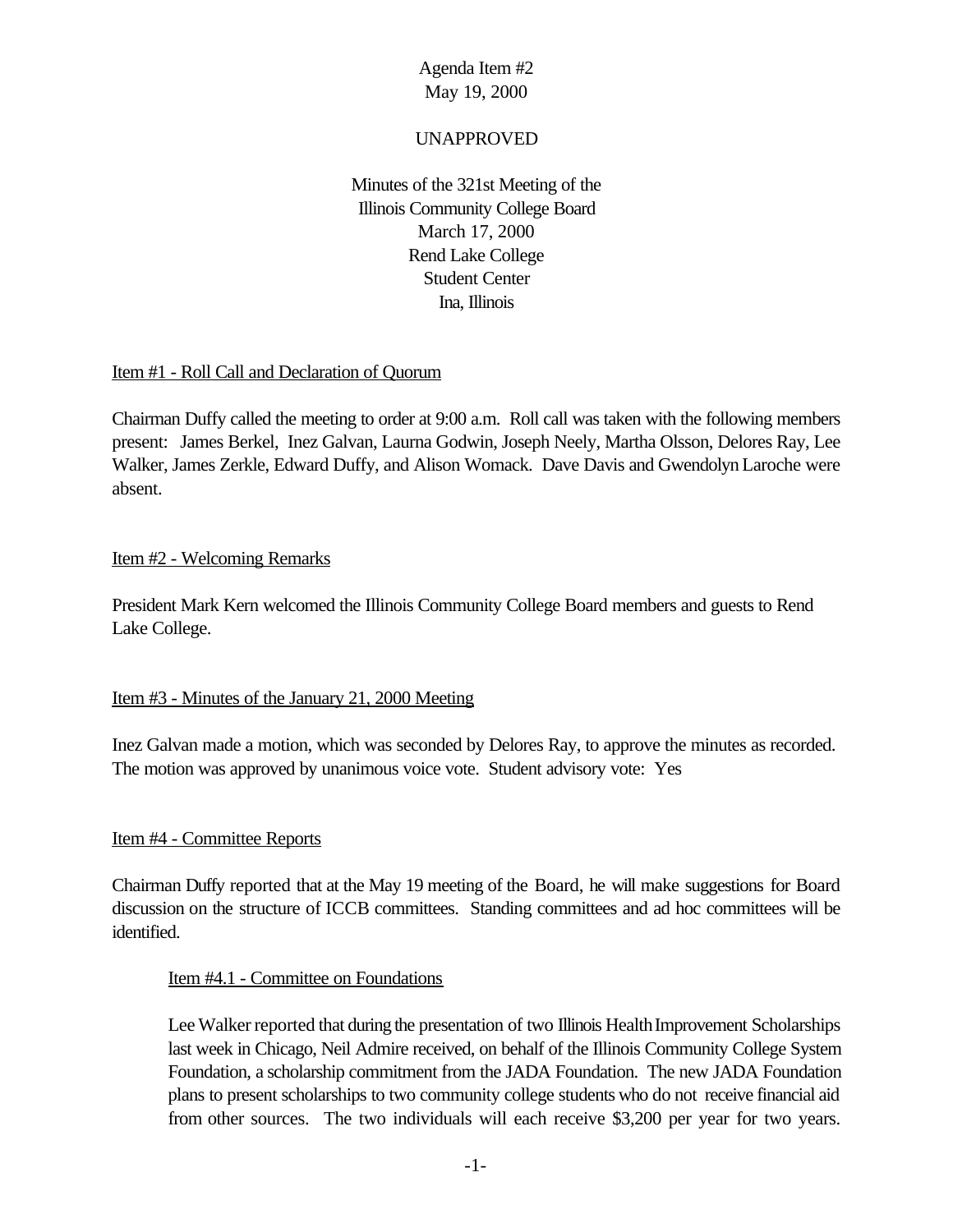Following that time, two more individuals will be sought from the Illinois Community College System.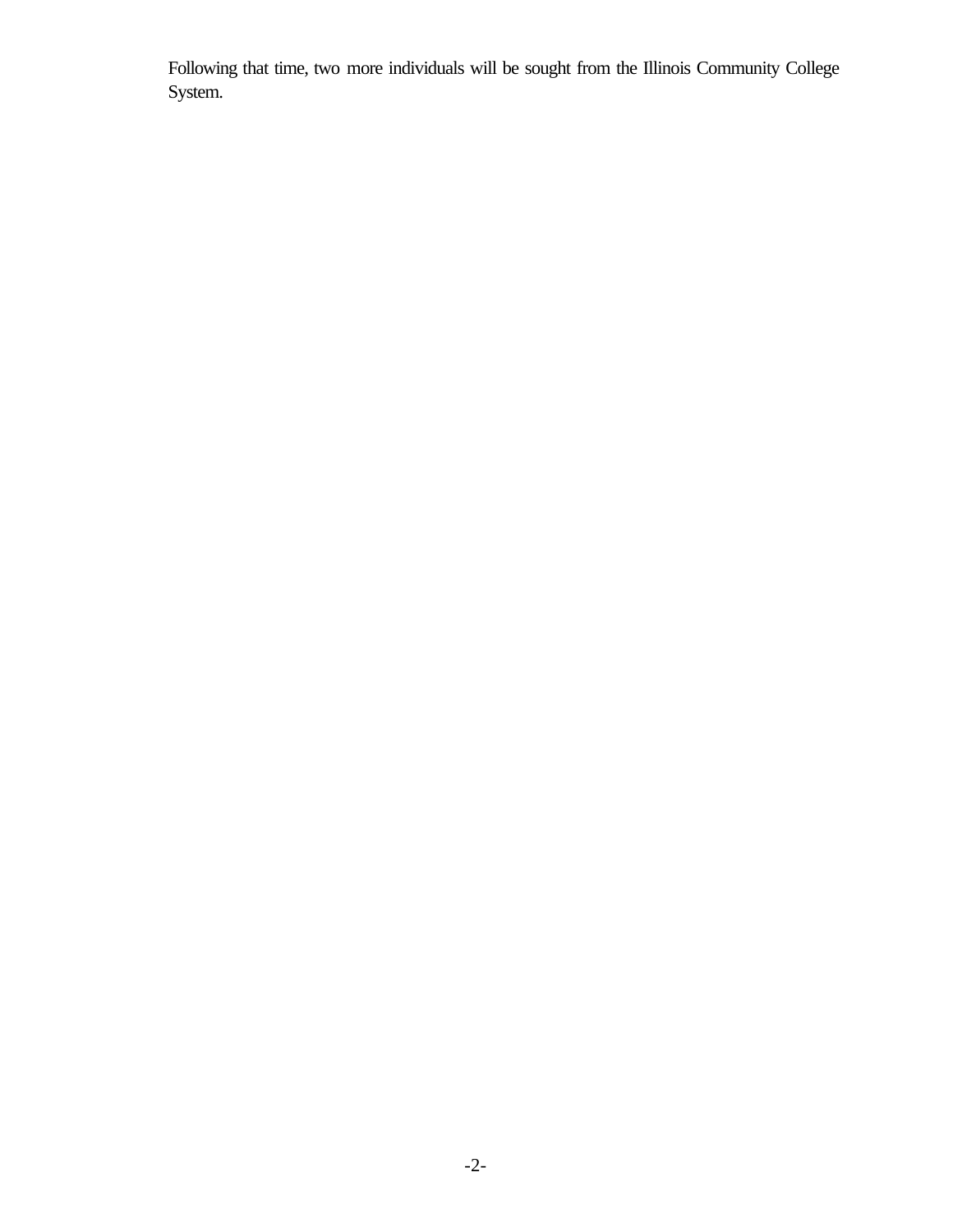A story was recently published in the Wall Street Journal about an individual who has earmarked approximately \$100 millionto develop anon-line university. Lee Walker plans to follow up on this story at the May 19 meeting.

#### Item #4.2 - Committee on Cost-Effectiveness and Accountability

Delores Ray reported that the staff has been working with the community college system and the Accountability and Research Committee of the Illinois Workforce Investment Board to develop definitions for the new Workforce Investment Act (WIA) provider certification criteria. While many of the criteria are defined in federal law, some definitions are left up to the states to define. One area for state definition pertains to who is included inthe comparisongroup of "all students." This group will be used to compare all students enrolled in a program with students who are attending with Workforce Investment vouchers. These definitions are particularly critical for community colleges since they enroll a much more diverse student body than do other providers whose programs are designed primarily as second chance programs. Since this report was written, the Accountability Committee has accepted the system's definitions. ICCB staff member Dr. Scott Parke was commended for his work with the Accountability and Research Committee.

The Illinois State Board of Education and the Illinois Community College Board have jointly released the Guidelines for the Development of Local Perkins Plans. The plans, including benchmarks for the measurement of success, must be developed by each college in order for them to receive federal funds for career and technical education. Statewide benchmarks and goals have been set also. The local benchmarks must be met in order for the state to reach its goals. The amount of federal career and technical education dollars Illinois receives will depend on the state reaching its goals.

#### Item #4.3 - Committee on Substance Abuse Prevention

During the past fall, the ICCB requested permission from the Illinois Department of Transportation to combine the two ICCB Substance Abuse Prevention and Traffic Safety award programs into one grant program. In early winter, IDOT granted the ICCB staff permission to redesign the award program to include eight grant awards. In January the ICCB presented awards to five community colleges: Illinois Central College, Lewis and Clark Community College, Parkland College, John A. Logan College, and John Wood Community College. Upon further review and discussion between IDOT and ICCB staffs about other college applications for this program, the remaining three award winners are announced. They are: Lincoln Land Community College, Kankakee CommunityCollege, and ElginCommunity College. Descriptions of these awards are provided as follows:

The goal of **Lincoln Land Community College's** substance abuse and traffic safety program is to increase awareness among students and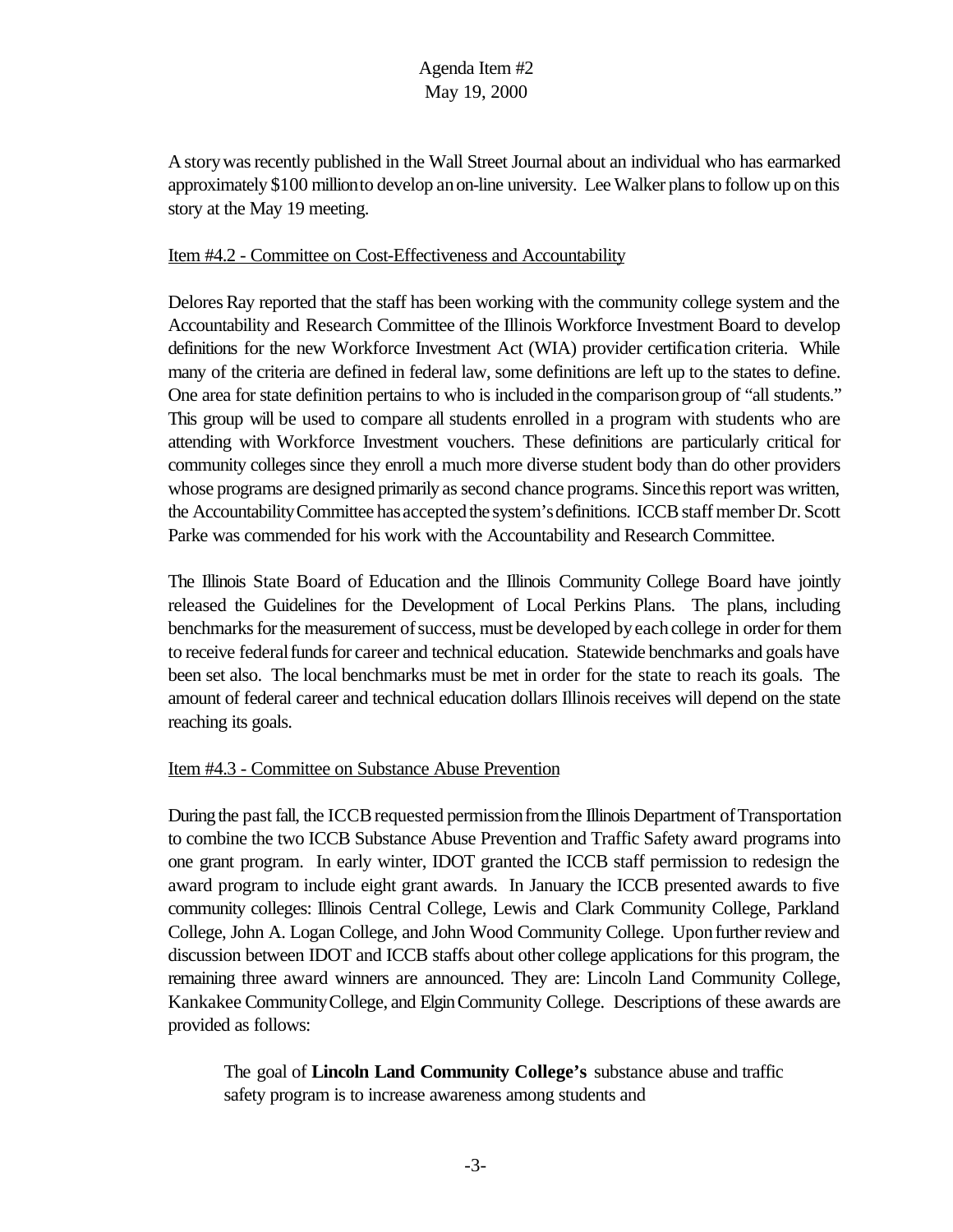residents on the severe consequences of drunk driving. This initiative will reach a diverse, high risk population, between the ages of 18-29 years. The spring semester efforts include a week of Soberfest activities sponsored by the Student Senate, a web page identifying facts and statistics about substance abuse and traffic safety, and a series of brown bag luncheons that feature topics on drinking and driving.

**Kankakee Community College's** program objectives include:(1) reducing underage drinking, (2) promoting traffic safety, and (3) initiating a high-profile alcohol/ substance abuse and prevention effort on campus and in the college communities. Several activities are planned by staff, faculty, and members of the Student AdvisoryCouncil. Posters, brochures, and bookmarks will be produced, along with public service announcements through radio, local newspapers, television, and college and high school newspapers.

**Elgin Community College's** goal is to reach no less than 6,000 students to make them aware of the alcohol an drug abuse prevention services offered by the college's Student Assistance Program. Brochures and posters will be placed strategically throughout the college advertising the program's activities. An orientation is planned for high school students from April to June, as well as a Student Appreciation Day.

#### Item #4.4 - Committee on Leadership and Core Values

Martha Olsson reported on the success of the Leadership and Core Values Institute held on February 7-8 in Springfield which was attended by approximately 250 people. The conference format included a plenary panel presentation made by Dr. Charles Novak, president, Richland Community College; Dr. Margaret Lee, president, Oakton Community College; Mr Bruce Conners, faculty, Kaskaskia College; and Denise Anastasio, faculty, College of Lake County. The Steering Committee is considering planning for a national or international conference in two years.

ICCB staff will be conducting a review of the Leadership and Core Values grant programs funded for fiscal year 2000. A summary of the college activities will be presented in May.

Bruce Conners, Director of the Center for Applied Ethics, continues to plan for workshops scheduled in mid- and late March 2000. The workshops, which are available to faculty, trustees, and administrators, will be offered in Chicago and in Edwardsville. The focus of these sessions will be on ethical fitness and incorporating such topics into the curricula and teaching. In addition to the Director of the Center, consultants from the Institute for Global Ethics in Maine and ICCB staff members will conduct sessions at both workshops.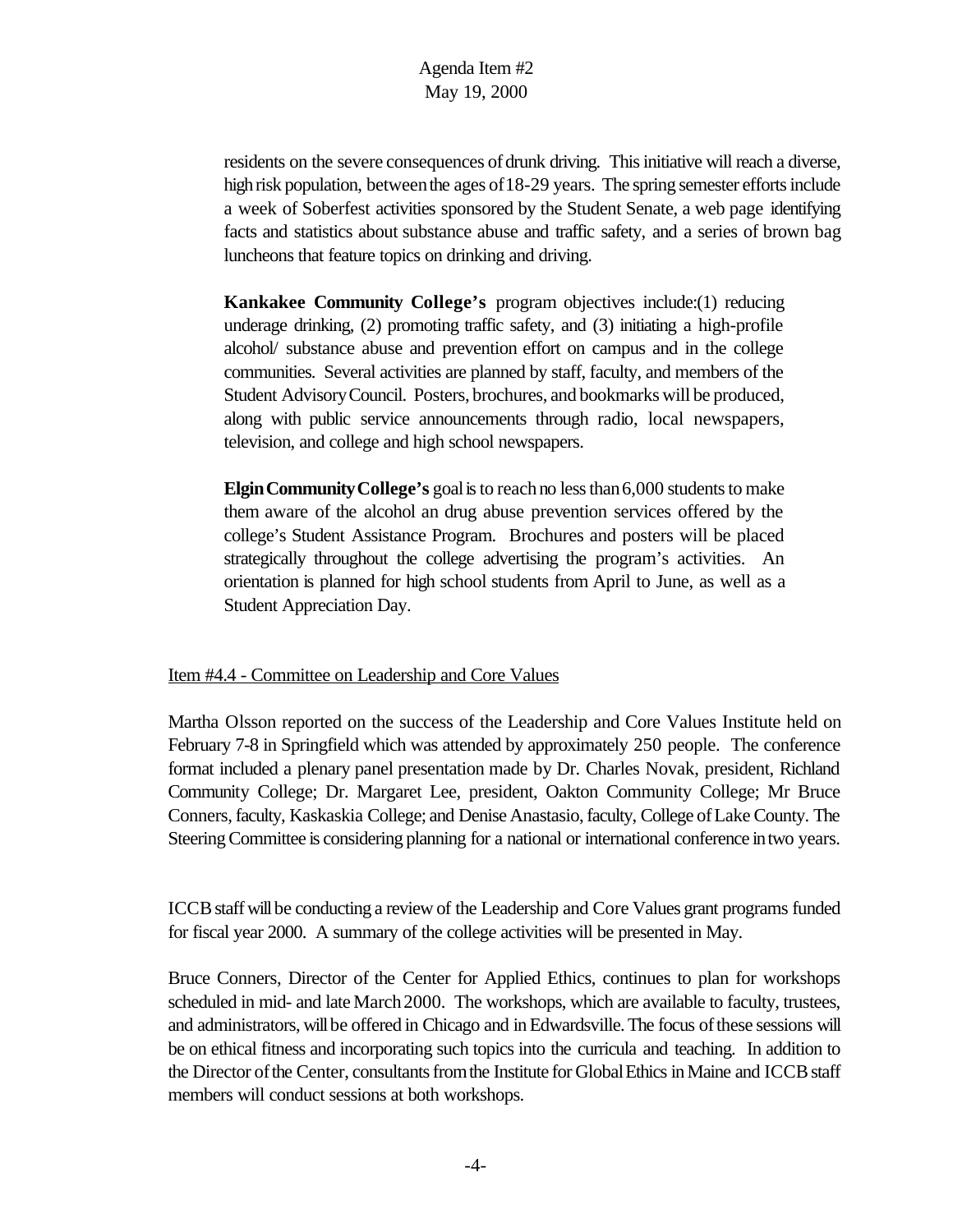# Item #4.5 - Committee on Human Resources

Joe Neely reported that the committee has compiled an annual evaluation document for the President/CEO whichincluded input fromadvisoryorganizations. During Executive Session today, the full Board will discuss the annual evaluation of the President/Chief Administrative Officer.

### Item #4.6 - Committee on Finance

This report was deferred until the May 19 meeting.

Item #4.6.1 - Fiscal Year 2000 Financial Statements (January and February 2000)

Expenditures are on target and financial statements were presented for Board information.

# Item #5 - President/CEO's Report

Joe Cipfl reported on the transfer of adult educationgovernance fromthe State Board of Education to the Illinois Community College Board. The Presidents Council, Illinois Community College Trustees Association, Illinois CommunityCollege FacultyAssociation, and ICCBStudent AdvisoryCommittee have provided solid and strong support for a successful transfer.

The Employer Services Network initiative has received 24 calls as of March 15, 16 of which have resulted in direct contact between businesses/industries and community colleges. Feedback on this initiative has been very positive; however, attempts will continually be made to improve the process.

Illinois Community Colleges Online, a web-based learning initiative, is currently being studied and reviewed, and the Illinois Community College Center for Policy Development is receiving input from community college personnel. A report will be presented to the ICCB in the near future.

Key officials from six states (Illinois, Florida, Texas, California, Massachusetts, and Washington) recently attended an AACC Roundtable in Washington, D.C., to discuss national statistical estimates of student outcomes. Joe Cipfl and Virginia McMillan represented Illinois. Illinois, California, and Texas are the three largest community college systems in the nation.

OnMay20, Joe Cipfl and Virginia McMillan will join a team of Illinois educators to travel to China for a 14-day trip to discuss China's establishment of a community college system.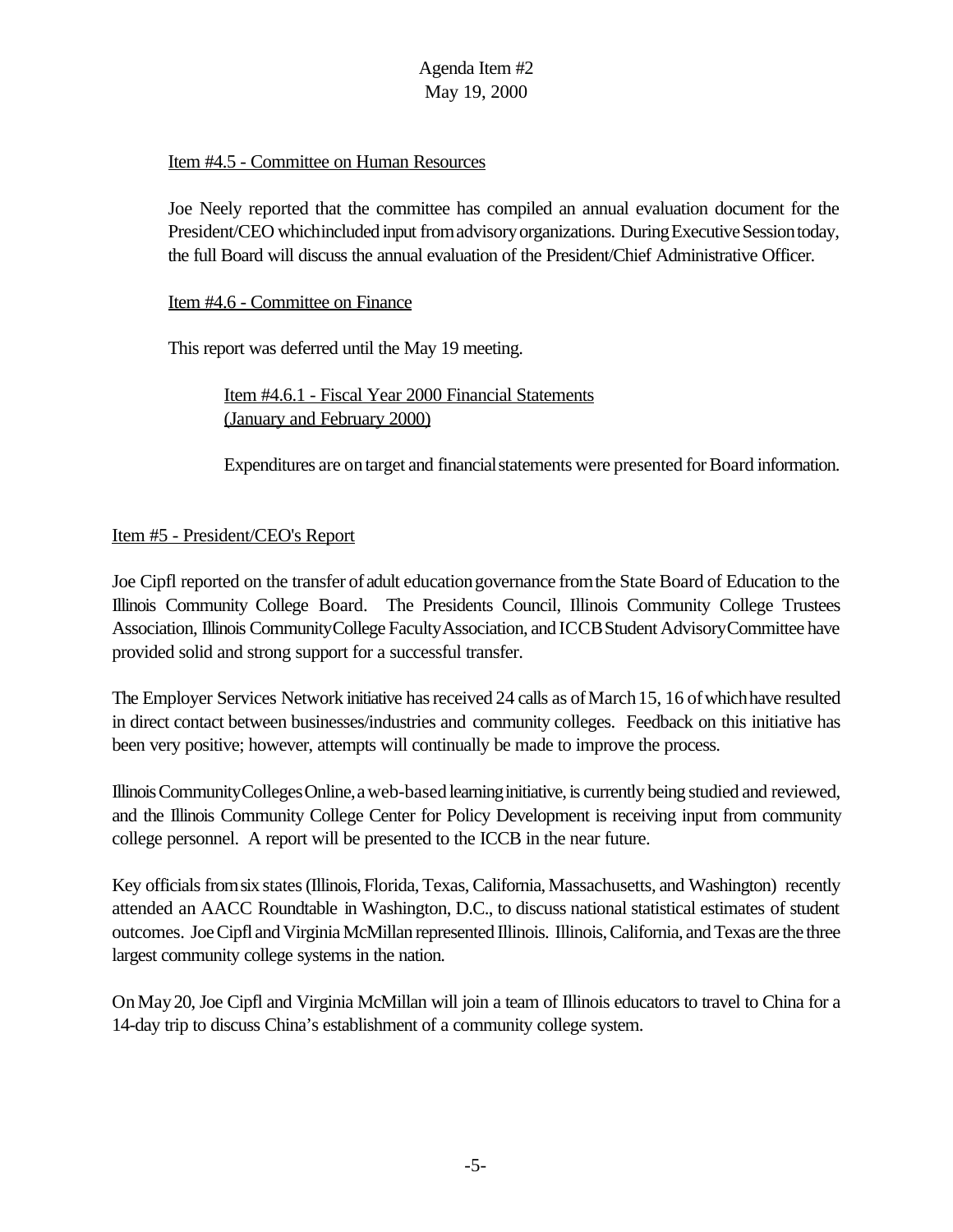On March 8, Governor George H. Ryan announced the release of \$25 million to the East St. Louis Community College Center for the purpose of renovating the existing facility and expanding space at the Center for community college programs and activities, for SIU-E programs, and for a One-Stop Workforce Development Center.

On February 16, a dinner was held for Governor Ryan by the higher education community to show appreciationfor his commitment to higher education. Lee Walker and JamesZerkle represented the Illinois Community College Board.

### Item #6 - Advisory Organizations

# Item #6.1 - Student Advisory Committee

Alison Womack reported that members of the Student Advisory Committee were pleased to provide support for the transfer of governance for adult education from the ISBE to the ICCB.

On April 4-5, PTK recognition events will be held at Lincoln Land Community College and at the State Capitol. Student Lobby Day will also be held on April 5.

A new initiative for next year's SAC will be the disabled student.

James McFarland of Joliet Junior College was elected as the ICCB Student Member for fiscal year 2001. His appointment is effective July 1, 2000.

# Item #6.2 - Illinois Community College Trustees Association

Mike Sullivan commented that support has been tremendous from the ICCB, Illinois Community College Trustees Association, Presidents Council, and Illinois Community College Faculty Association for community college initiatives during the past year.

The Illinois Community College Trustees Association recently held a "fly-in" to Chicago for a national Trustees meeting. Approximately 80 people participated.

The Illinois Community College Trustees Association Nominating Committee announced the following officers for the coming year as Linden Warfel, president; Richard Anderson; vice president; Roxanne Nava, secretary; and Tom England, treasurer.

April 4-5 is Illinois Community College Trustees Association Lobby Day in Springfield. PTK recognition activities for students will also be held during this time.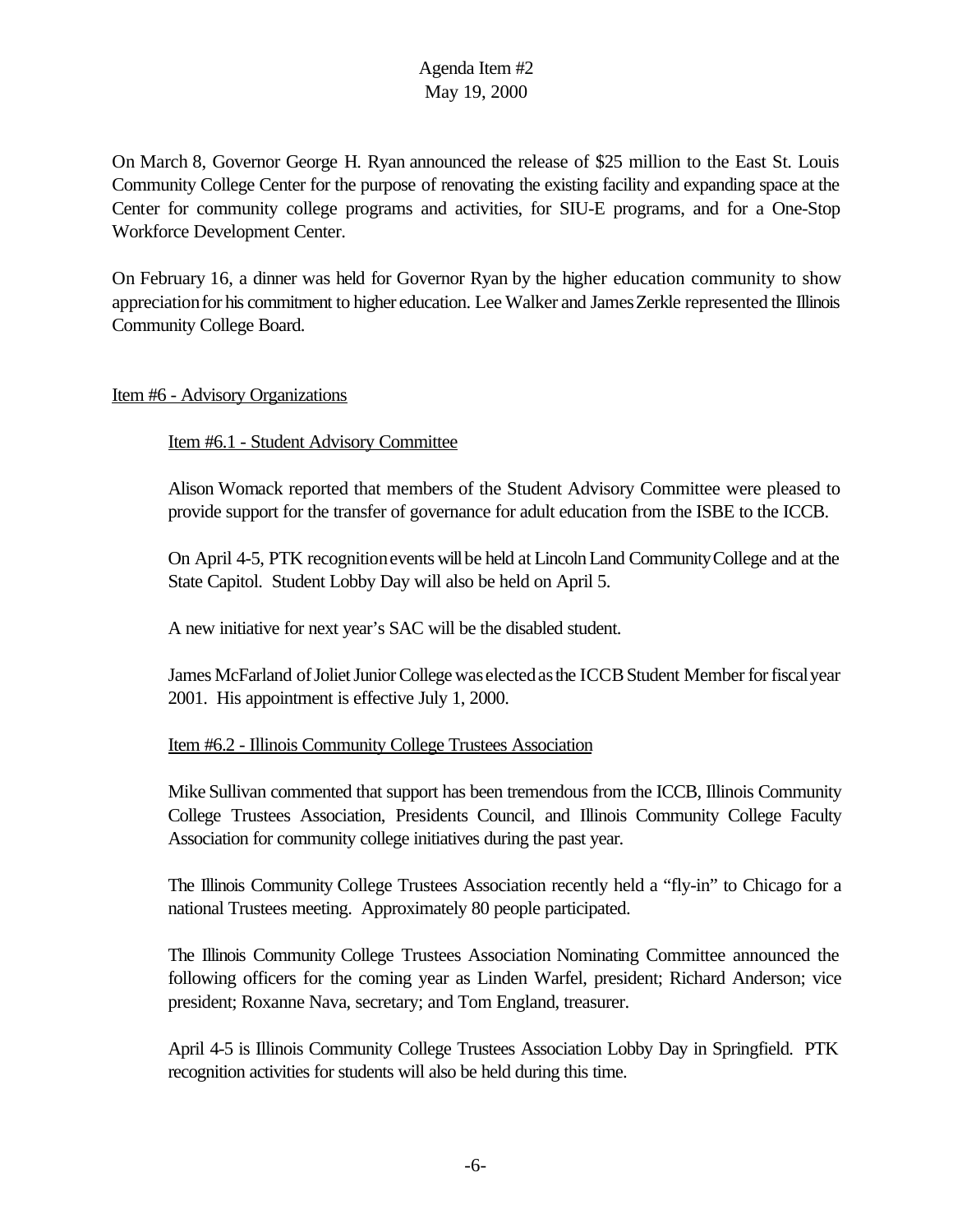### Item #6.3 - Presidents Council

Larry Huffman reported that the presidents plan to express appreciation to the General Assembly on Lobby Day for their passage of HB 4266. Larry echoed Joe Cipfl's credit to a lot of community college colleagues for the passage of this bill, including ICCB staff members Sarah Hawker and Sue Petrilli.

The community college system has gained considerable trust from the General Assembly over the past few years, and the system can now look forward to proving its strength and continuing "service to students" as its main focus.

Illinois community college presidents Margaret Lee of Oakton Community College and Nancy DeSombre of Harold Washington College were recently elected to the AACC Board of Directors.

Dr. Huffman noted the coincidence that next year's ICCB student member is from Joliet Junior College as Joliet prepares to celebrate its 100<sup>th</sup> Anniversary during that time.

The Presidents Council appreciates working with ICCB members and ICCB staff.

#### Item #6.4 - Illinois Community College Faculty Association

Leo Welch reported that the Illinois Community College Faculty Association's Executive Committee met on March 4. Concerns were identified intheir review of the Community College On-Line draft proposal. The Faculty Association will submit their concerns in writing.

Faculty concerns were also cited in a draft report of the *Strategic Plan for the Community College System.* Dr. Cipfl responded that the report is still in draft form and remains at discussion/planning level by the Strategic Planning Steering Committee. The report is currently traveling through the appropriate process for presentation to the Board for approval.

Leo Welchreported he was invited to respond to an Illinois Board of Higher Education Committee on Access and Diversity. His response follows:

January 27, 2000

Dear Committee Members:

There is a growing gender gap within higher education at both the national level and state level. There is a decline in enrollment of men with no apparent effort to reverse this trend.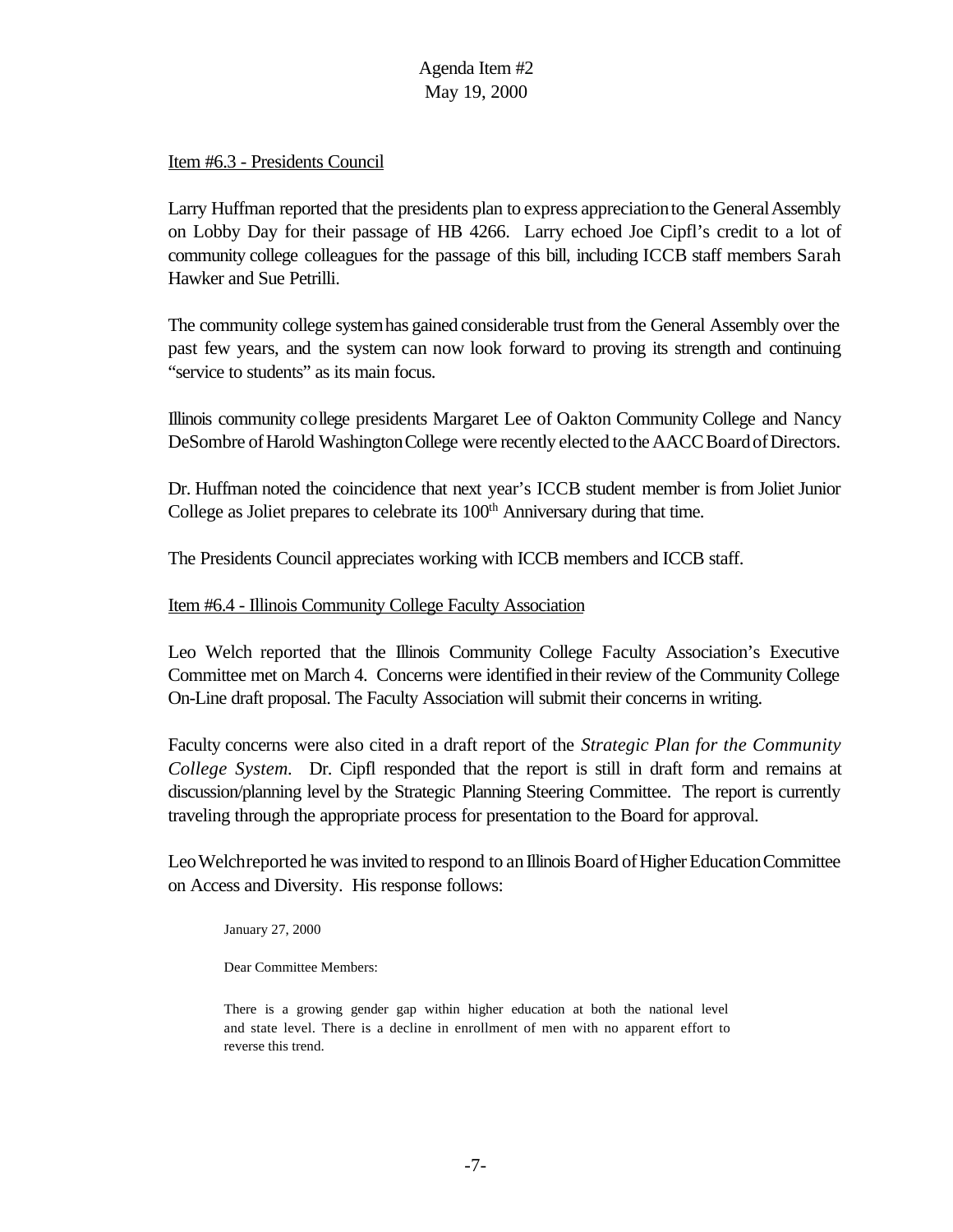There are variety of programs both at federal and state levels to enhance the recruitment and retention of females and minorities. There appears to be little effort directed specifically to males. If the Illinois Board of Higher Education (IBHE) is committed to access and diversity within the higher education system in Illinois, it is time to recognize that males are underserved. Programs should be initiated immediately to ensure that males have equal opportunity and access to igher education in Illinois.

If the IBHE is committed to promoting access and diversity of Illinois citizens within the higher educational system, then the issue of gender should be examined. Nationally, less than 45% of today's undergraduates are men, down from about 55% in 1970. In 1997, women earned about 652,000 bachelor's degrees, compared with 520,500 for men. In 1996, the fall enrollment in institutions of higher education listed 6,344,000 men enrolled and 7,956,000 women.  $(1)$ 

The trend in graduate enrolment is also significant. Since 1984, the number of women in graduate schools has exceeded the number of men. Between 1986 and 1996, the number of male full-time graduate students increased by 22%, compared with 66% for full-time women. (2)

Within the Illinois Community College System, females comprised 55.8% fo the fiscal year 1999 student population enrolled in credit-generating programs. This number has been relatively constant since 1995.

During fiscal year 1999, the headcount enrollment for various credit programs indicated that 60.1% of the General Associate programs were females, the Baccalauareate/Transfer program enrollees were 58% female, and the Occupational/Career programs were 52% female. (3)

I would recommend that the Committee on Access and Diversity examine methods t o increase the number of males utilizing community colleges, senior institutions, and post-graduate levels.

Your attention to this will be very much appreciated.

Sincerely,

Leo Welch Vice President, ICCFA

(1) Chronicle of Higher Education, November 26, 1999 (2) Mini-Digest of Educational Statistics 1998, U. S. Department of Education, Washington, D. C. (3) Student Enrollment and Completions in the Illinois Community College System, ICCB, Springfield, January 2000.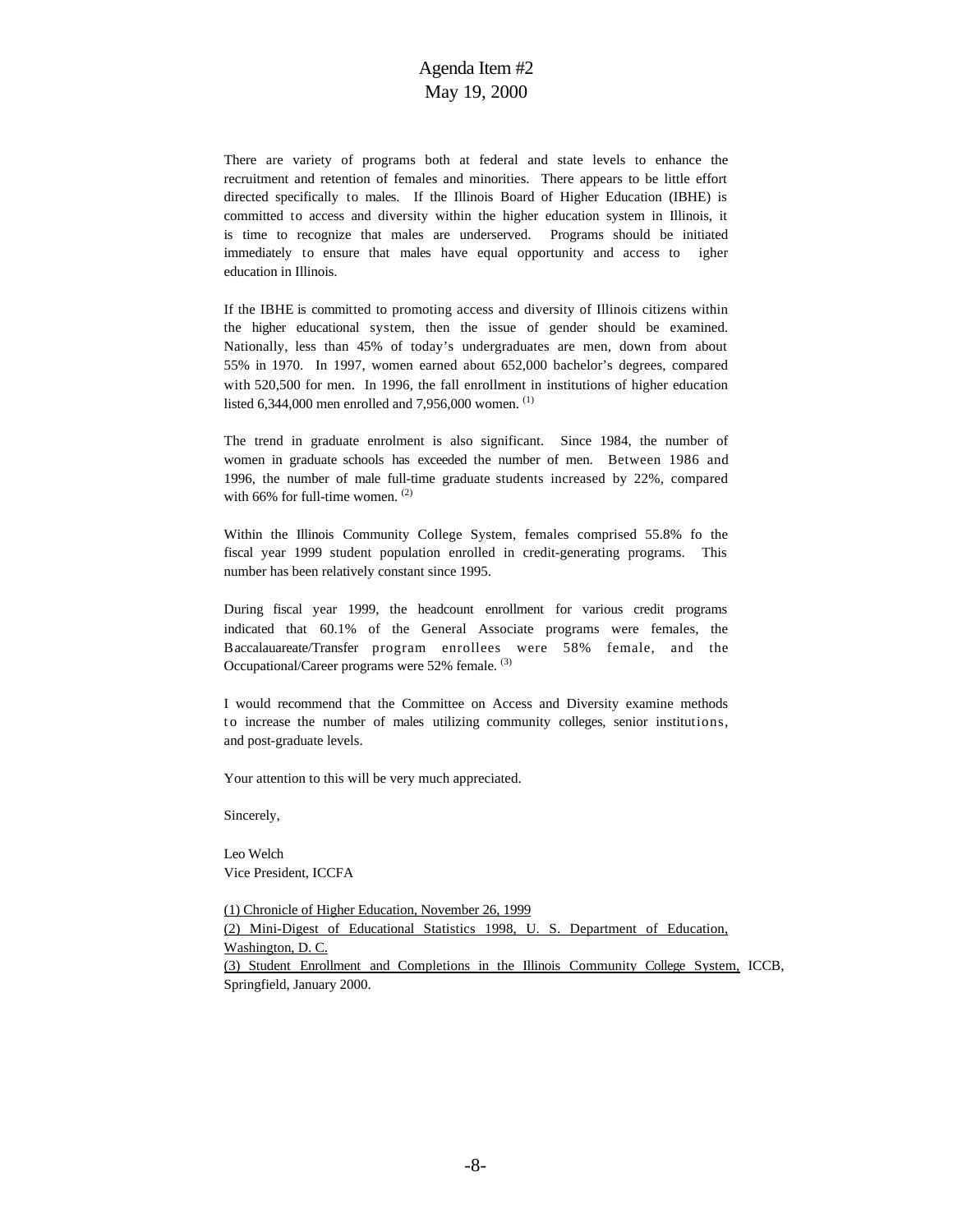### Item #7 - Overview of Governor's Fiscal Year 2001 Budget

The Board received a report on Governor Ryan's Fiscal Year 2001 Budget for higher education with a recommended budget of \$2,504.9 million, an increase of \$155 million or 6.6 percent. The community college system portion of the Governor's budget includes an increase of \$18.6 million or 6.2 percent.

Table 1 details the fiscal year 2001 operating grants to colleges. Table 2 summarizes total grants to community college districts.

The Governor's capital budget provided \$171.9 million for all of higher education. The Governor recommended 13 specific projects for the community college system totaling \$44.3 million. Table 3 summarizes the fiscal year 2001 capital budget for community colleges.

Chairman Duffy commented on the process which evolved from the November 9, 1999, ICCB Retreat at which the ICCB determined that it would request that the administration give the ICCB a greater role in budget determination for the community college system. An agreement was reached in which the administrationwould recommend that \$200,000 be set aside in the FY 2001 budget to review the equity and fairness of funding mechanisms currently utilized to distribute state resources to community colleges and universities.

# Item #8 - Status Report on Adult Education Governance

The Board was briefed on the status of the transfer of adult education governance from the Illinois State Board of Education to the Illinois Community College Board. The final vote by the full Senate is anticipated next week. The Board will be kept informed as events unfold.

#### Item #9 - Status Report on the Illinois Community College System Strategic Planning Initiative

In May 1999, the Board endorsed the Strategic Planning initiative for the Illinois Community College System and a Strategic Planning Steering Committee was set in place. Virginia McMillan provided a status report on the Committee's work to date.

Ms. McMillan noted that none of the Faculty Association concerns cited in Item #6.4 remained in the present draft plan.

The next steps are for the Committee to refine the draft plan, send it out to various constituencies groups for input, present the draft plan to the Board for discussion, and then submit the final plan for Board approval.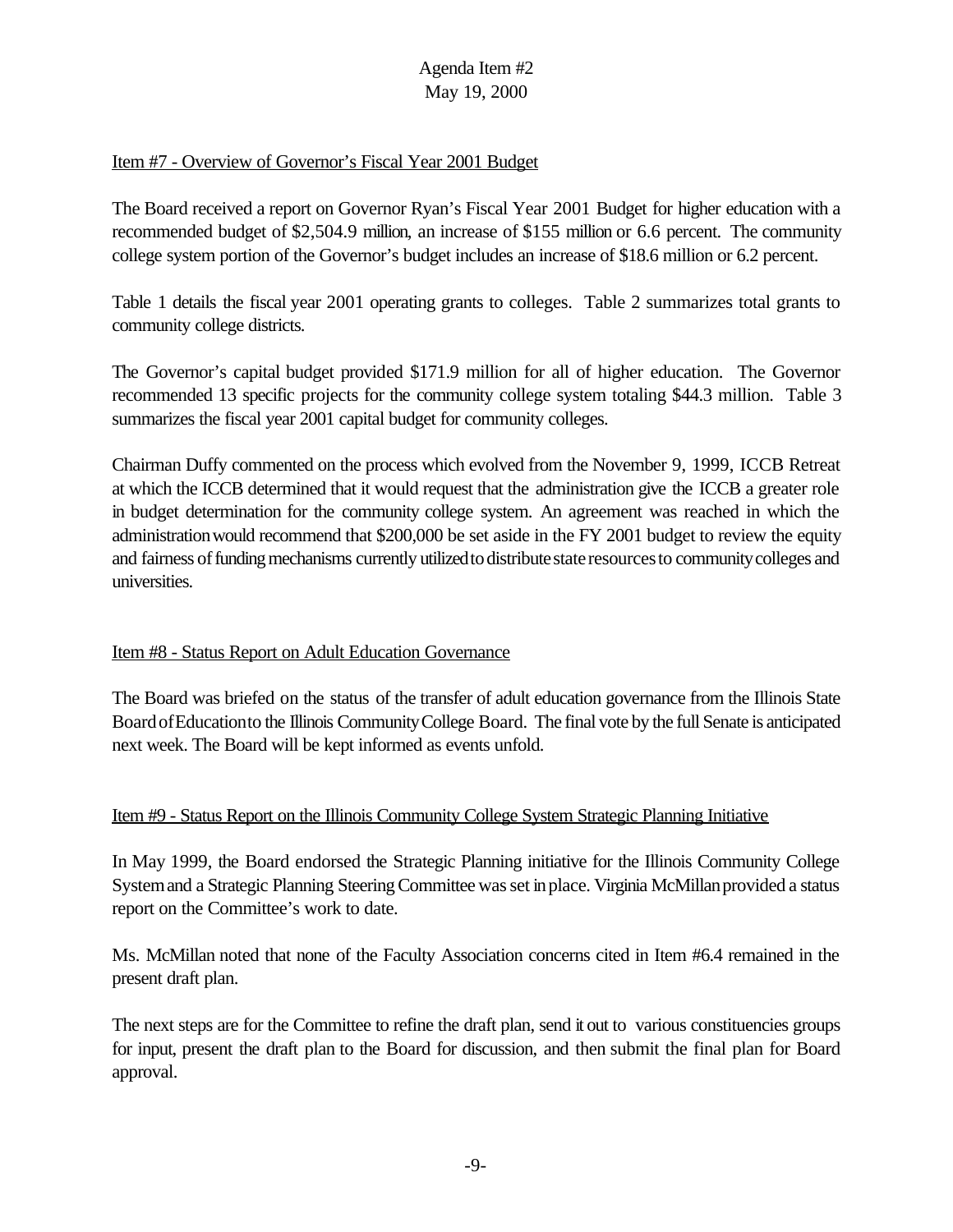Item #10 - Report on Community College Programs and Services for Special Populations and Underrepresented Groups - Fiscal Year 1999

Public Act 85-283 requires public colleges and universitiesto develop goals and strategies to increase the participation and success of minorities, females interested in nontraditionaloccupations, and persons with disabilities. Yvonne Singley presented an annual report to the Board on the progress made in improving the status of underrepresented groups in Illinois community colleges.

Chairman Duffy responded that staff might consider presenting the Board with a recommendation on efforts which could increase progress with this initiative.

# Item #11 - Status Report on the P-16 Partnership for Educational Excellence

The Board endorsed the P-16 Partnership for Educational Excellence on March 19, 1999. The ICCB joined the State Board of Education and the Board of Higher Education in publicly recognizing the three boards'shared responsibility in improving the educationalattainment of allIllinois citizens. Since that time, the Joint EducationCommittee (JEC) which includesmembership fromthe three educationboards and the Illinois Workforce Investment Board, was reconvened to serve as the state's official P-16 Partnership coordinating body.

VirginiaMcMillanreported onthe recent discussions ofthe Joint EducationCommittee (JEC) and that two priority areas in the P-16 Partnership were cited as student preparation and teacher quality. JEC members have also discussed budget and legislative initiatives for fiscal year 2001 and agreed upon mutual support for those that relate to P-16.

Also, Prairie State Achievement Exam (PSAE) is a legislatively mandated test that is to be given to all high school juniors. It is intended to assess students' attainment of newly implemented student learning standards. On March 6, Illinois State Superintendent of Education Glenn McGee presented a proposed collaborative model that would link the PSAE and the ACT. Final collaboration remains to be worked out between the ISBE and ACT and additional information will be provided to the Board as it becomes available.

Chairman Duffy and Vice Chairman Neely are members of the Joint Education Committee.

# Item #12 - Fiscal Year 2000 Spring Enrollment Report Item #13 - Student Enrollment and Completions in the Illinois Community College System - Fiscal Year 1999

VirginiaMcMillanand Scott Parke reported onresults of a fiscalyear 2000 spring enrollment surveywhich was provided by the colleges. There was a 2.3 percent increase in headcount and a .06 percent increase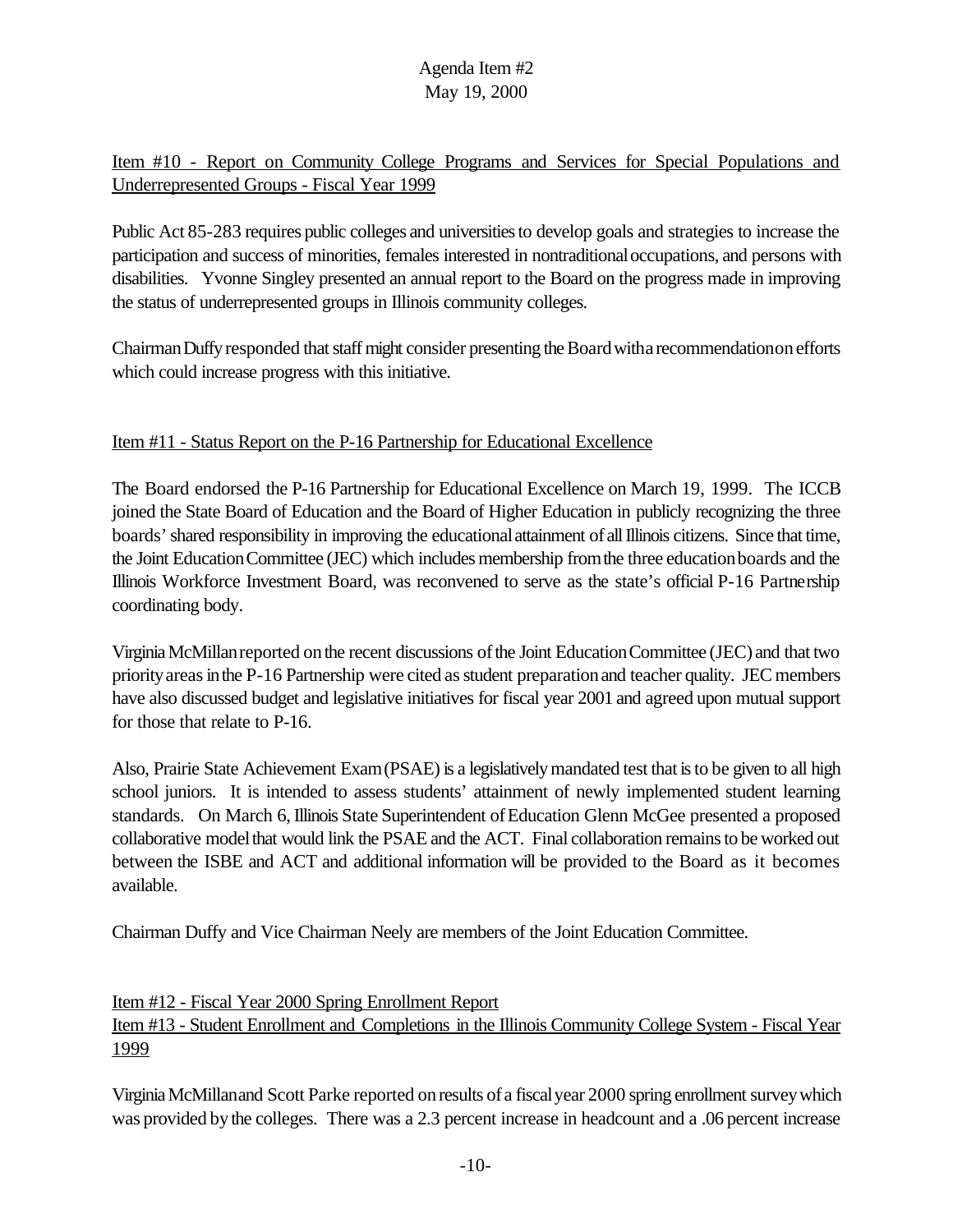in FTE.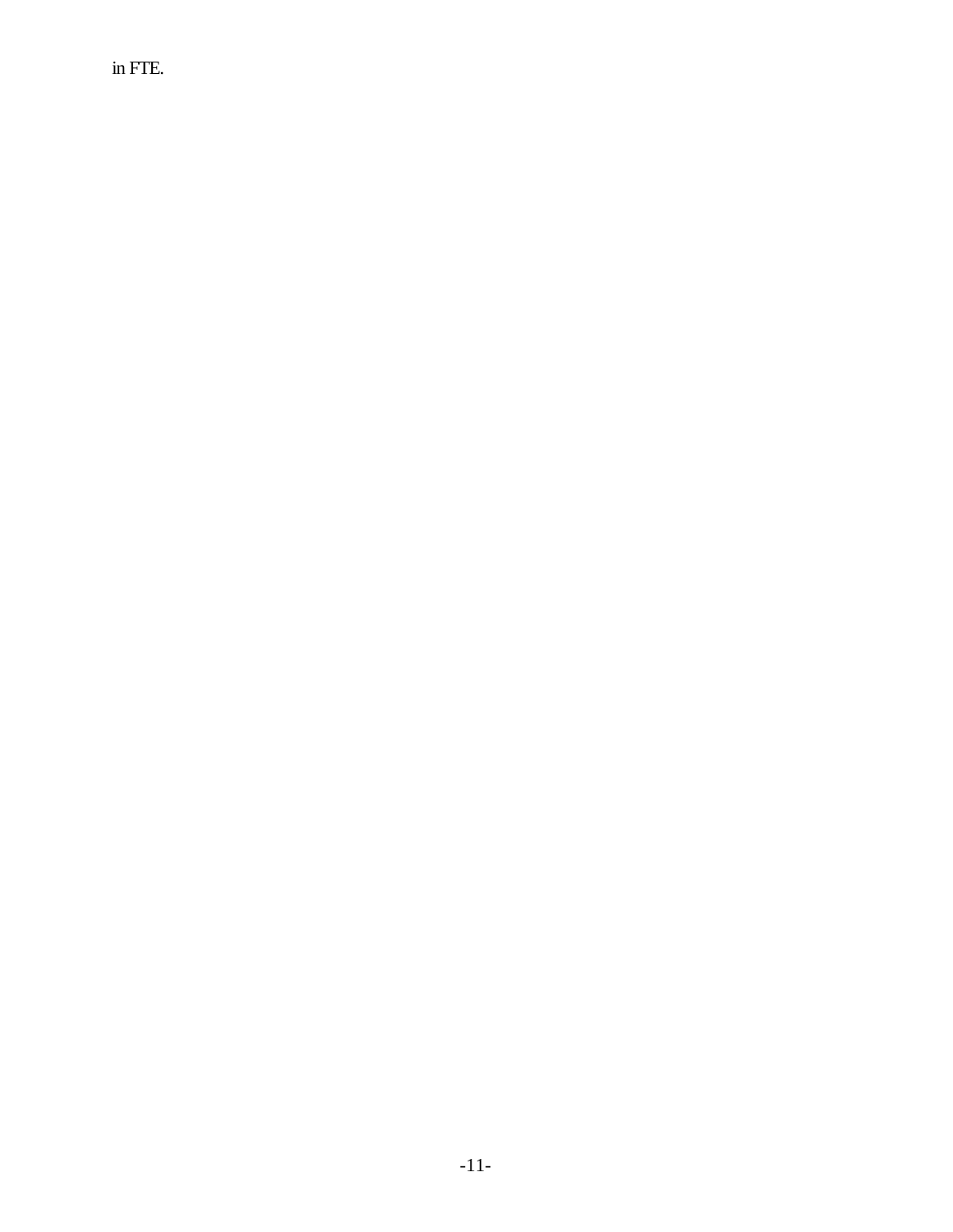A report was also provided on*Fiscal Year 1999 Student Enrollments and Completions in the Illinois CommunityCollege System*. This is an annual report which identifies students who officially were enrolled in community colleges for credit coursework at any time during a fiscal year.

### Item#14 - Cooperative Agreement BetweenLewis and Clark Community College and Lake Land College

Joe Neely made the following motion, which was seconded by James Berkel:

The Illinois Community College Board hereby approves the cooperative agreement for instruction between Lewis and Clark Community College and Lake Land College.

The motion was approved by unanimous voice vote. Student Advisory vote: Yes.

#### Item #15 - New Units of Instruction

Laurna Godwin made the following motion, which was seconded by Lee Walker:

The Illinois Community College Board hereby approves the following new units of instruction for the community colleges listed below:

# **PERMANENT PROGRAM APPROVAL**

City Colleges of Chicago - Harold Washington College

< Food Service Sanitation Certificate (2 semester credit hours)

CityColleges ofChicago - MalcolmX College, Harry S TrumanCollege, Olive-HarveyCollege,Richard J. Daley College, and Wilbur Wright College

< Nursing Assistant Certificate (7 semester credit hours)

# Illinois Valley Community College

< Truck Driver Training Certificate (10 semester credit hours)

# Lake Land College

- < Paramedical Services AAS degree (68 semester credit hours)
- < Emergency Medical Services Certificate (16 semester credit hours)

John A. Logan College

< Cardiac Medical Sonography Certificate (50 semester credit hours)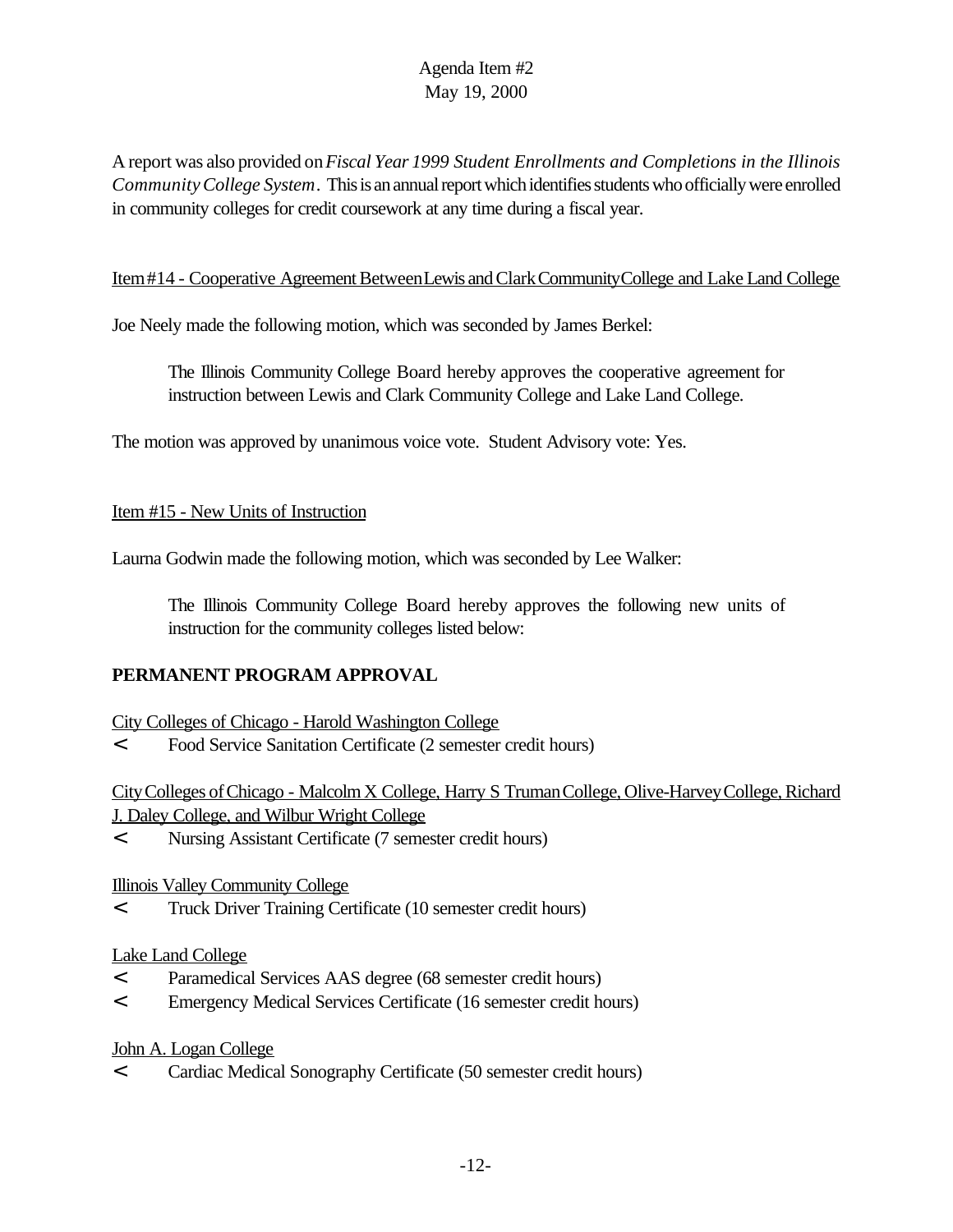### Prairie State College

< Surgical Technology Certificate (36 semester credit hours) (Regional)

### Carl Sandburg College

< Nuclear Medicine Technology Certificate (34 semester credit hours) (Regional)

The motion was approved by unanimous voice vote. Student advisory vote: Yes.

### Item#16 - A SummaryofCapitalProjects Approved bythe President/CEO During Calendar Year 1999

ICCB Rules 1501.516 and 1501.602 grant authority to the ICCB President/CEO to approve locally funded and state-funded capital renewal projects, and subsequently, report such actions to the Board. On September 17, 1999, the ICCB authorized the President/CEO to develop appropriate guidelines for use and distribution of the fiscal year 2000 state ADA appropriation.

The Board received a report summarizing 121 projects totaling \$53.3 million that were approved by the President/CEO during calendar year 1999.

# Item #17 - Executive Session

At 12:05 p.m., Lee Walker made a motion, which was seconded by Inez Galvan, to go into Executive Session for the purpose of discussing the evaluation of the President/CEO. At 1:00 p.m., the Board convened into open session.

#### Item #19 - Adjournment

Joe Neely made a motion, which was seconded by Lee Walker, to adjourn the meeting at 1:02 p.m. The motion was approved by unanimous voice vote. Student advisory vote: Yes

Edward T. Duffy, Chair Joseph J. Cipfl, President/CEO

**Attachments**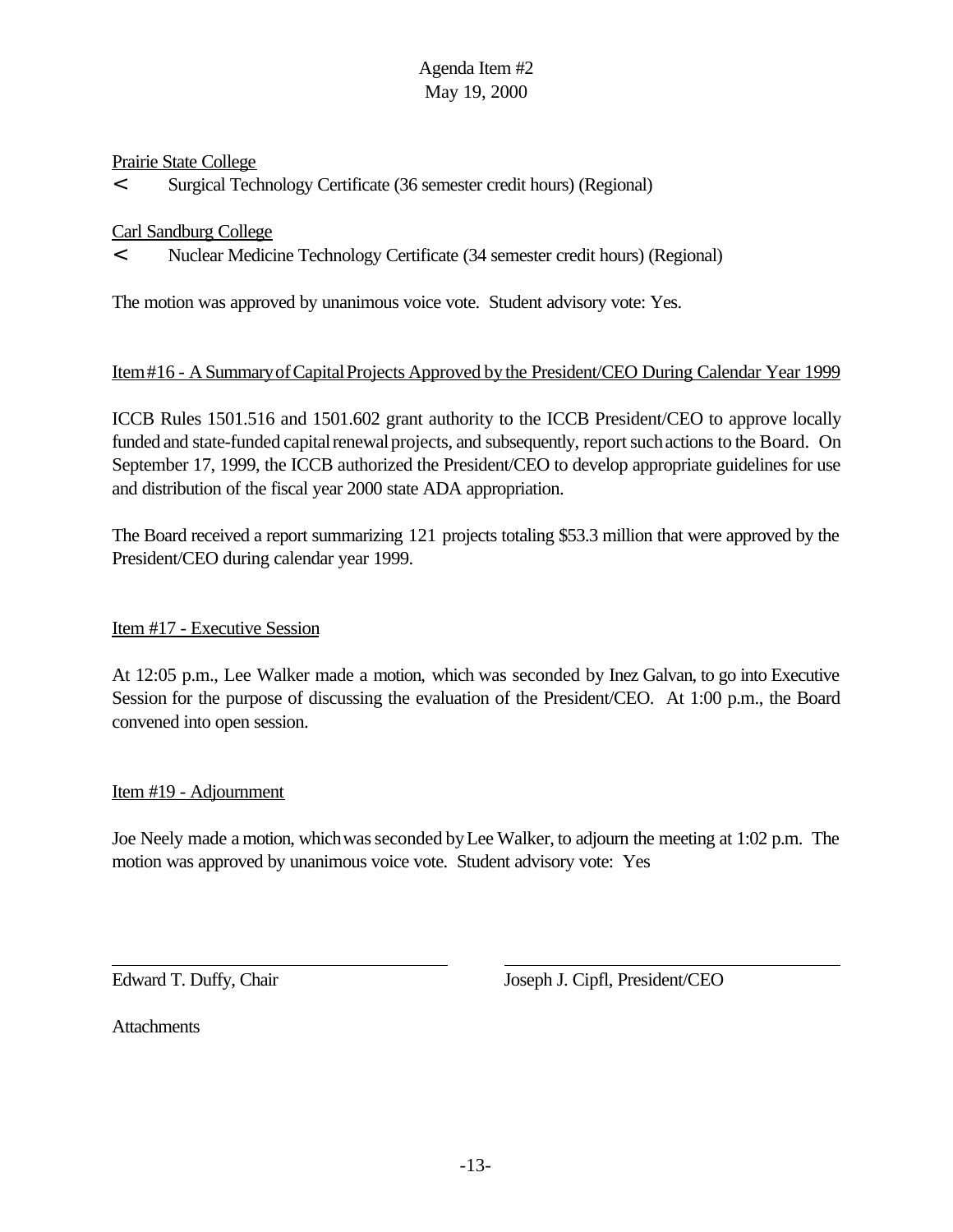#### Illinois Community College Board

# **FY 2001 FINAL OPERATING AND CAPITAL BUDGET FOR THE ILLINOIS COMMUNITY COLLEGE SYSTEM**

Governor George Ryan and the Illinois General Assembly have come to agreement on the State of Illinois budget for fiscal year 2001. The budget agreement includes funding Illinois community colleges' operating budgets at the levels recommended in December 1999 by the ICCB and IBHE and supported by Governor Ryan in February 2000.No reductions have occurred for Illinois community colleges. It provides \$317 millionfor community college operations, an increase of \$18.4 million or 6.2 percent. The office's operating budget was reduced by \$100,300 fromthe Governor'slevel because all state agencies were limited to a 5 percent increase in their office operations (Tables 1, 2, and 2A).

The total increase for higher education is \$132.6 millionor 5.6 percent. This is approximately \$22 million less than the level supported by the Governor in February. The majority of the reductions occurred in such items as Career Scholarships, Illinois Century Network, Illinois Virtual Campus, ISAC, and agency office operations. In addition, the funding for the state's public universities was slightly above the level supported by the Governor resulting in a 6.0 percent increase. Within the state budget there are several other appropriations impacting Illinois community colleges (see Table 3).

Community colleges received appropriations for 16 capital projects, totaling \$53.2 million (see Tables 4 and 4A). Projects were approved for the following college districts: Spoon River College, Kaskaskia College, South Suburban College, Danville Area Community College, City Colleges of Chicago/Malcolm X College, Oakton Community College, College of Lake County, Carl Sandburg College, McHenry County College, Kishwaukee College, Lincoln Land Community College, Illinois Eastern Community Colleges/FrontierCommunityCollege, KankakeeCommunityCollege,RendLakeCollege,Lewis&Clark Community College, and Illinois Central College. In addition, the community college system received an \$8.7 million appropriation for Capital Renewal Grants (see Table 5). Black Hawk College and City Colleges of Chicago received a second year of appropriations for public television digitalization totaling \$1.6 million. Total community college capital appropriations are \$63.5 million. Based upon information received from the IBHE, total higher education capital appropriations are \$218.1 million. Therefore, the community college share is slightly more than 29 percent. Of the total\$218.1 million, approximately \$34 million in university projects were funded from the Tobacco Settlement Recovery Fund.

As in fiscal year 2000, there are numerous lump sum capital appropriations in the state budget, primarily to the Department of Commerce and Community Affairs and the Capital Development Board. The specific details of these appropriations are not known at this time and most likely will not be known until individual projects are released.

# **INFORMATION ONLY**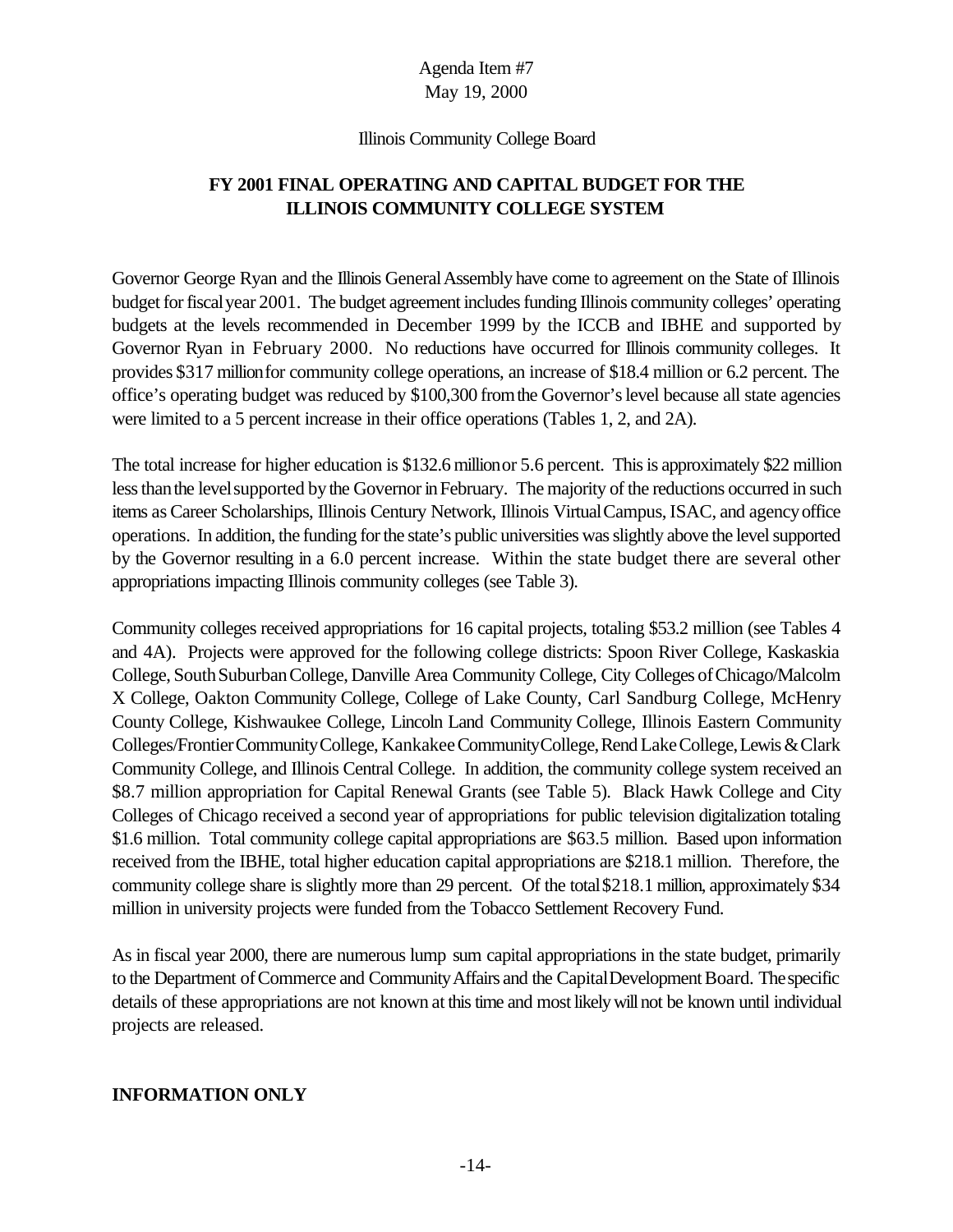### Illinois Community College Board

# **STATUS REPORT ON ADULT EDUCATION AND LITERACY**

OnMarch24, 2000, the Illinois Senate passed House Bill 4266 to transfer the administrationofstate and federal Adult Education and Literacy programs from the Illinois State Board of Education (ISBE) to the Illinois Community College Board (ICCB). The bill received overwhelming support from the Senate, passing bya vote of 53 yea, 2 nay, and 4 not voting. This action followed passage of the bill by the Illinois House of Representatives on February 24, 2000 by a vote of 83 yea, 31 nay, 1 present, and 3 not voting. The bill has been sent to Governor Ryan for his signature.

While awaiting the Governor's signature, significant progress has been made in planning for a smooth and orderly transfer of the administration of adult education and literacy programs. Both agencies have participated in joint and individual staff meetings to plan for the transfer of adult education and literacy programs, systems, and data. Staff from the two agencies have worked together to identify seven key functional areas and to select teams to work cooperatively to transfer processes and knowledge in each area. Leaders were designated from both agencies to facilitate the teams' efforts. The seven teams and team leaders are:

- Transition Coordination Sarah Hawker (ICCB);
- Fiscal Affairs, Audit and Close Out Marcia Salisbury (ISBE);
- Communication Sarah Hawker (ICCB);
- MIS and Data Systems Don Wilske (ICCB);
- Regulatory and Federal Requirements Gail Lieberman (ISBE);
- Program Components Sue Petrilli (ICCB) and Dan Miller (ISBE); and
- Personnel Sarah Hawker (ICCB) and Diana Robinson (ISBE).

All teams have been working throughout April and May to prepare management plans fortheir areas and to begin the transfer. This work is proceeding well. The Fiscal Affairs team conducted a "walk through" by ISBE staff for ICCB staff on state and federal funding and disbursement processes such as budgeting, vouchering, payments, and reporting requirements. This included providing documents to the ICCB which will be helpful in developing our processes. The MIS and Data Systems team has scheduled a similar ISBE walk-through of the adult education and literacy data collection and reporting systems.

On May 9 and 10, representatives from the United States Department of Education (USDOE), Adult Education and Literacy Section, spent two days with ISBE and ICCB staff to discuss plans for the transfer ofprograms and operations. Mr. Ron Pugsley, National Director of Adult Education and Family Literacy, and Mr. Mike Dean, Adult Education Regional Director, reviewed the management plans and provided important guidance for successful operation during the transitionyear, close-out of ISBE operations, and for building staff capacity at ICCB. Discussion was also held concerning amendments to the FY 1999- 2003 Illinois State Plan for Adult Education and Literacy to accommodate the change in responsible agency.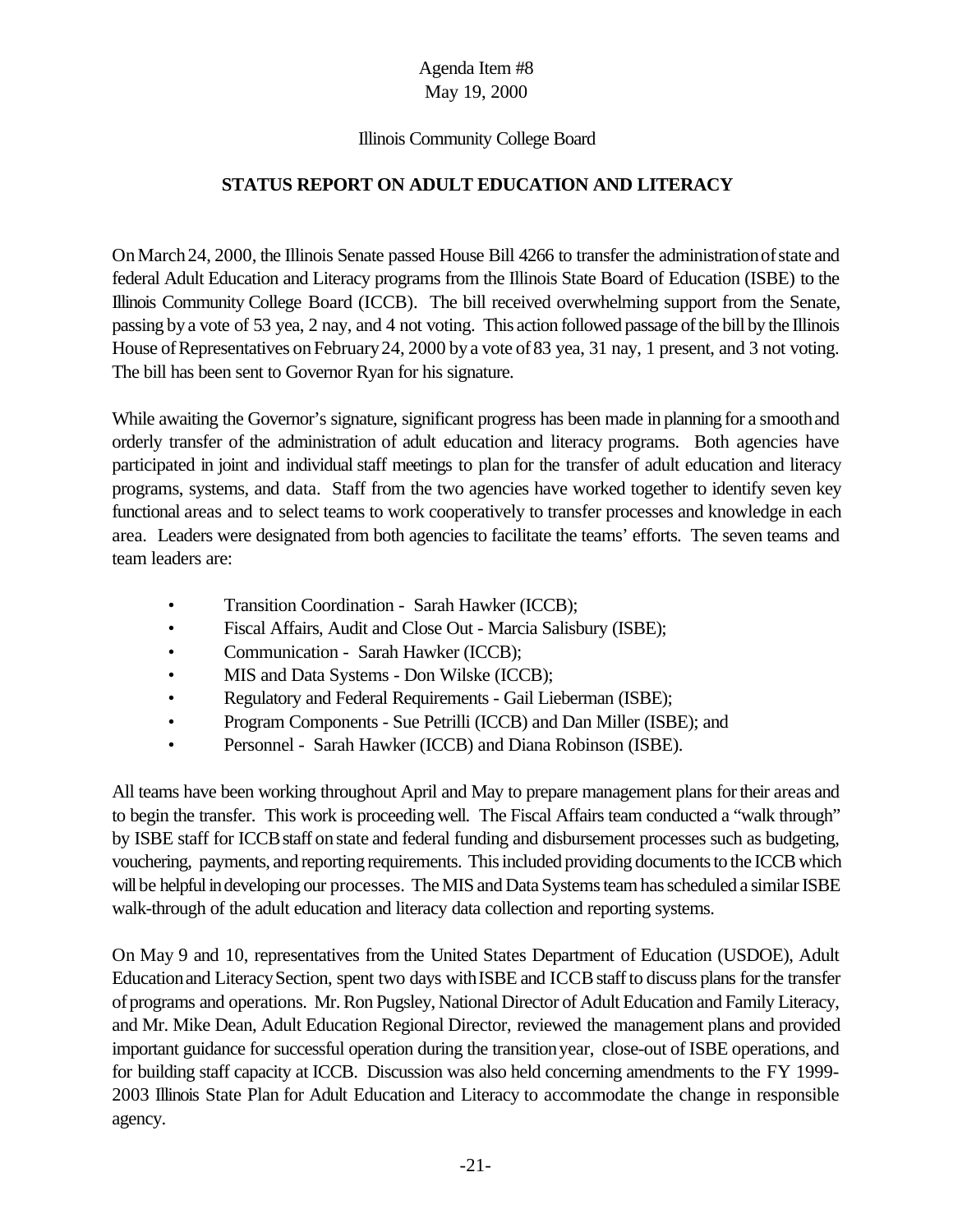### Illinois Community College Board

# **STATUS REPORT ON STRATEGIC PLANNING INITIATIVE FOR THE ILLINOIS COMMUNITY COLLEGE SYSTEM**

The Strategic Planning Steering Committee met on April 28 to review and discuss the draft plan for the communitycollege system. The plan has been revised based on the Steering Committee input and has now been distributed to various groups for endorsement prior to final consideration by the Illinois Community College Board.

The Plan, entitled **Promise for Illinois**, is the product of discussions with thousands of individuals. These discussions occurred across the state with community and business leaders, executive branch and legislative leaders, educational partners, and representatives from all groups within the community college system.

The Plan contains seven pledges to the residents of Illinois. These pledges are:

- 1. Address workforce development needs with flexible, responsive, and progressive programs.
- 2 Offer rigorous courses and programs designed for college and university transfer.
- 3. Expand adult education and literacy programs necessary for individuals and families to have high quality work and life.
- 4. Equip residents with the technology skills they need to be successful in the  $21<sup>st</sup>$ century.
- 5. Emphasize high quality in all program, services, and operations.
- 6. Deliver affordable learning opportunities to the doorstep of Illinois residents.
- 7. Model and promote leadership and ethical decision-making.

Many community colleges groups will be considering the Plan at their June meetings. The Plan will be a focus ofdiscussionat the Illinois CommunityCollege Board meeting on June 19 and will be presented for adoption at the September Board meeting.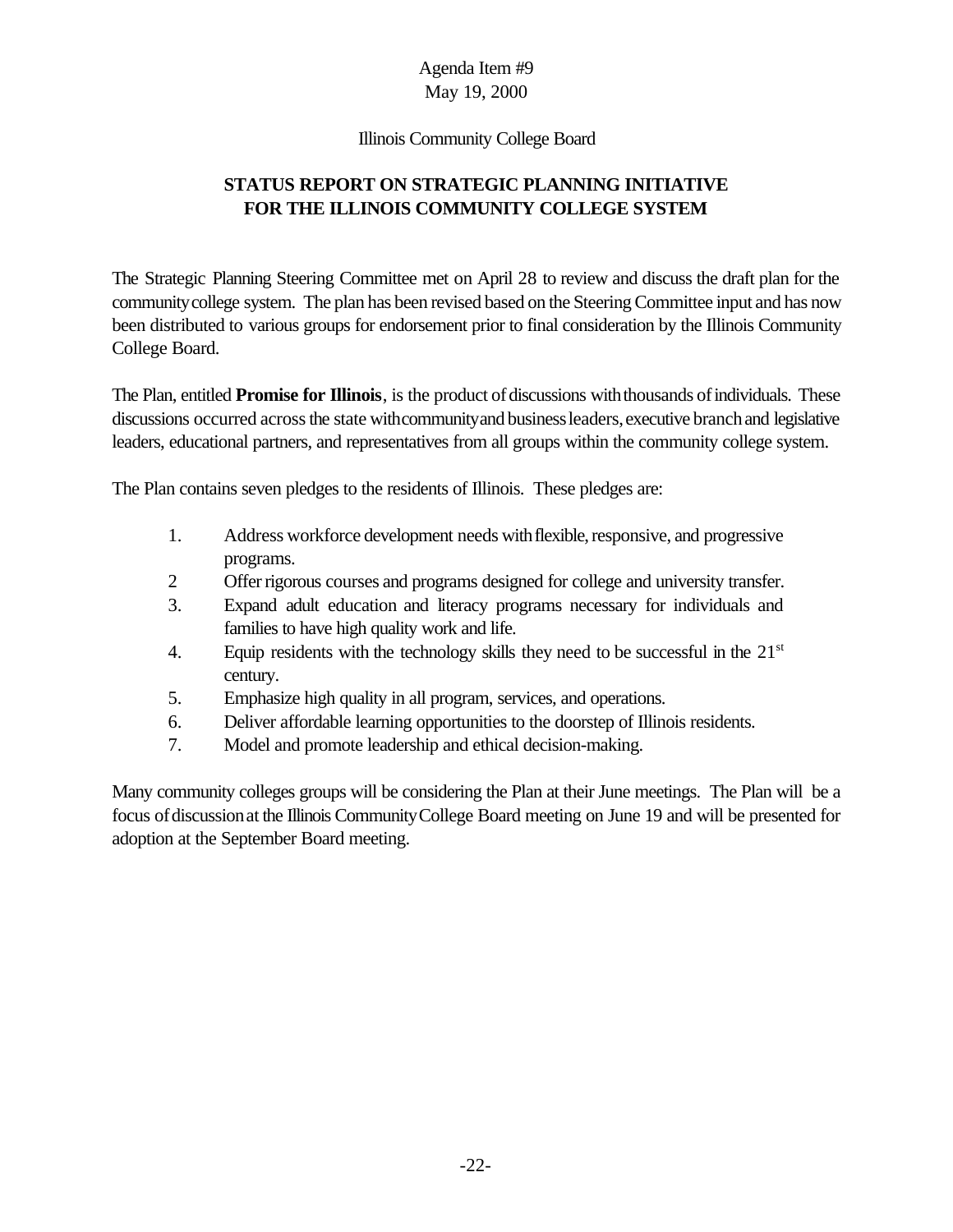Illinois Community College Board

# **ENDORSEMENT OF RECOMMENDATION OF THE IAI MAJOR FIELD PANEL IN SOCIAL WORK**

The Illinois Community College Board is requested to endorse the transferable major field recommendation for social work that was developed by the Illinois Articulation Initiative (IAI) panels and endorsed by the IAI Steering Panel on April 14, 2000.

### **RECOMMENDED ACTION**

It is recommended that the following motion be adopted:

The Illinois Community College Board hereby endorses the transferable major field recommendation in social work developed by the social work faculty panel and endorsed by the Illinois Articulation Initiative Steering Panel as shown on the following pages and requests that community colleges begin to implement the recommendation.

**BACKGROUND.** The Illinois Articulation Initiative currently is in Phase II, the development of articulated lower-division courses that will be accepted in transfer by all participating Illinois postsecondary institutions as satisfying degree requirements in specific baccalaureate majors. When these courses are added to the recommended General Education core Curriculum set forth in Phase I of the initiative, students will be able to transfer their lower-division coursework to participating institutions offering such degrees.

Panels primarily are composed of faculty members in specific program areas who represent public and private two-year and four-yearinstitutions. Their task is to identify introductory, foundational coursework appropriate for students pursuing particular majors. Prerequisites and supporting coursework are also specified, and course descriptions are developed. When a panel reaches consensus and completes a draft of its recommendation, the draft is disseminated for comment to all participating colleges and universities and appropriate organizations. Following field input, the panel reviews the comments received, makes any appropriate changes, and submits its recommendation to the Steering Panel. The Steering Panel endorses the panel's recommendation and forwards it to the Illinois Board of Higher Education and the Illinois Community College Board for endorsement and promulgation.

This item requests the endorsement of the social work major field program that was approved by the Steering Panel at its April 14, 2000 meeting.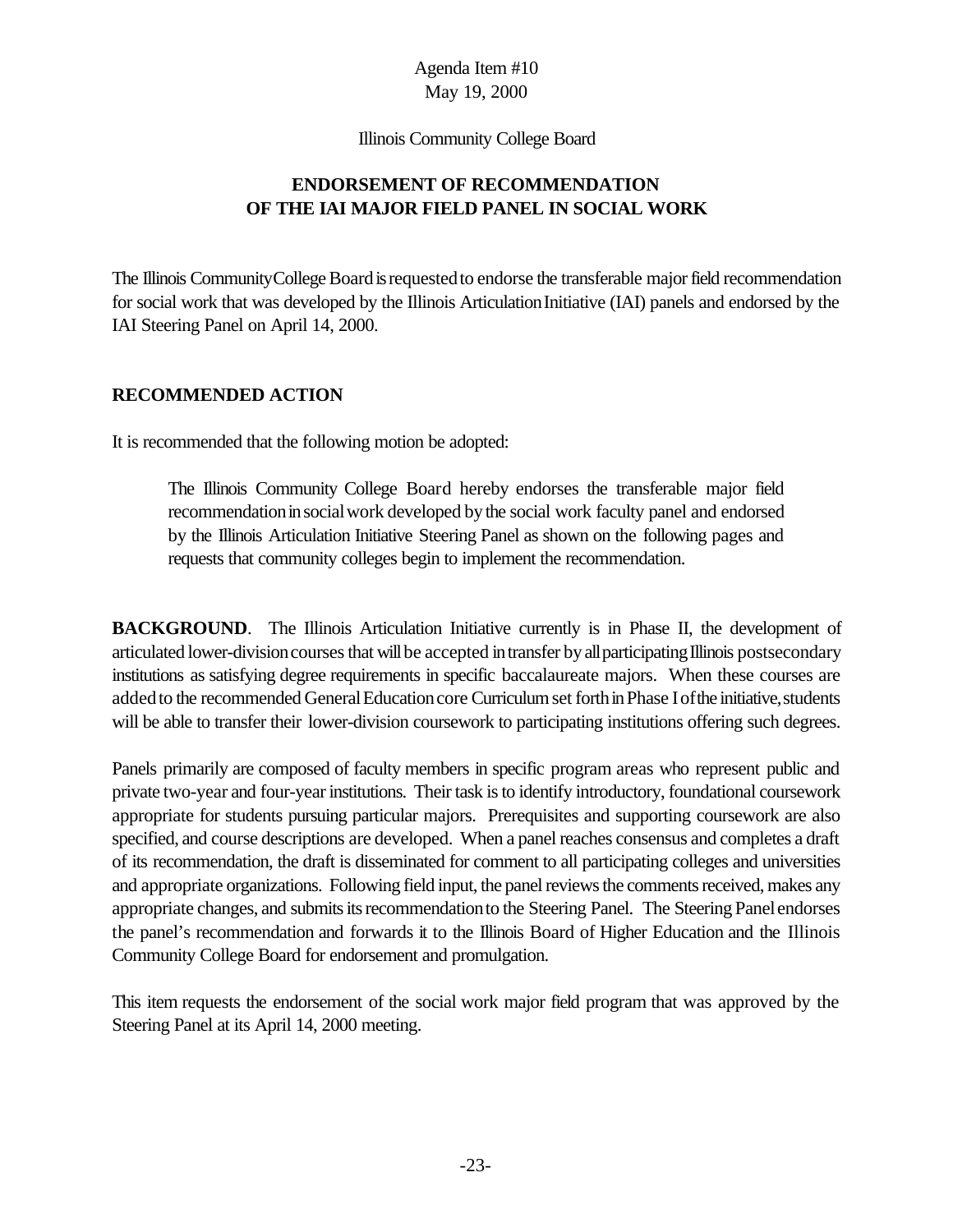**Social Work.** The Social Work Major Panel held its first meeting on September 24, 1999. The panel disseminated a draft recommendation in January 2000 and finalized its recommendation in March 2000. The IAI General Education Core Curriculum (37-41 semester credit hours) provides the basis for the degree. The recommendation is designed to meet the Social Work accreditation requirements. Students are advised to take additional semester credits of coursework selected from related general education courses and Introduction to Social Work and/or Human Sexuality to complete the number of credits required for anassociate degree. The Panel's recommended curriculum, course descriptions, and a list of panel members are presented on the following pages.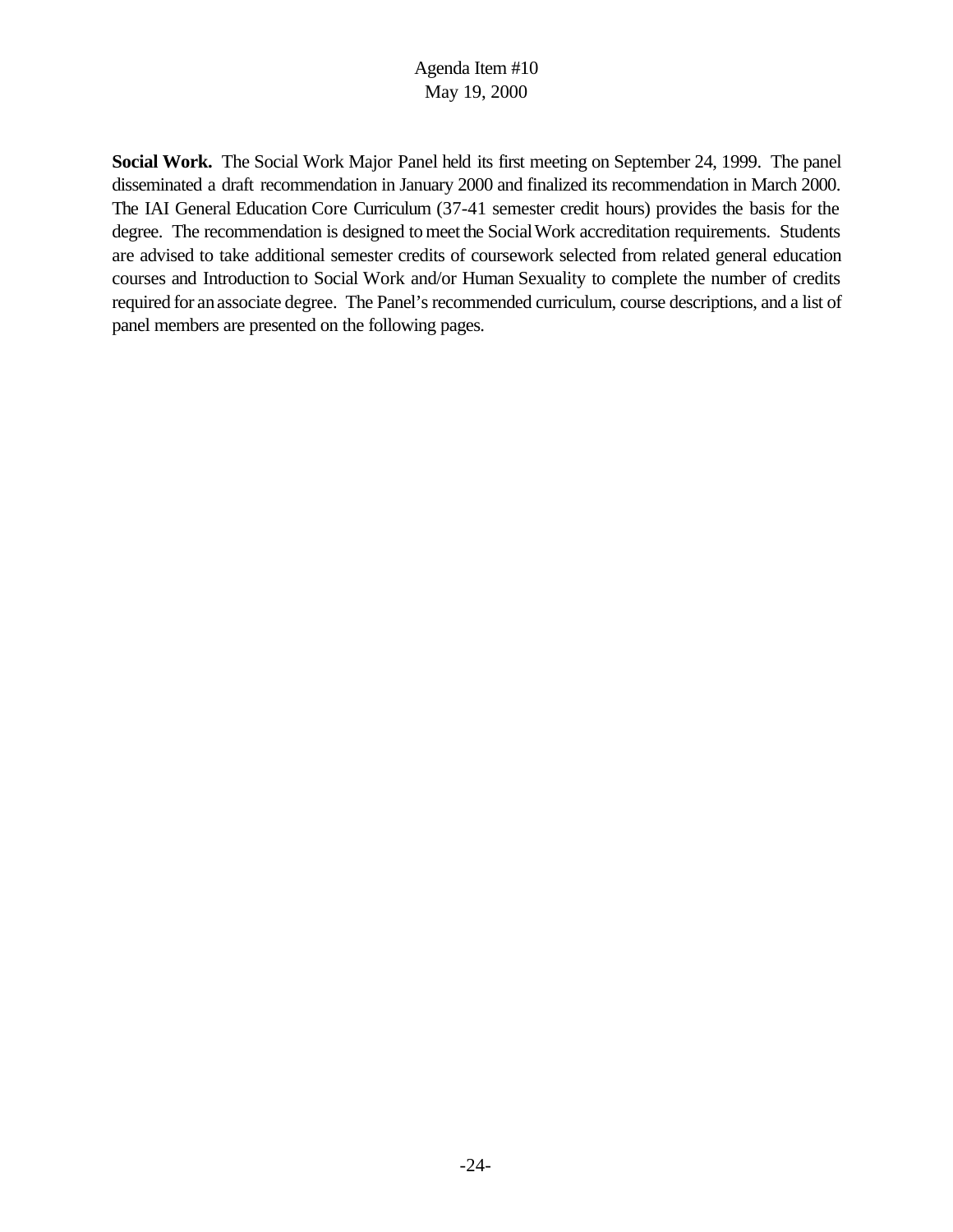# SOCIAL WORK PANEL

# *Public Universities*

Faith Bonecutter, University of Illinois at Chicago Dennis Crowell, Illinois State University Ann Gammon, Southern Illinois University at Carbondale Nagesh Kolisetty, Governors State University Evalyn McCoy, Northeastern Illinois University Shirley Poos, Southern Illinois University at Edwardsville Lois Shane, Western Illinois University Donald Yohe, University of Illinois at Springfield CO-CHAIR

### *Community Colleges*

Robert F. Bollendorf, College of DuPage Judy Brewster, Wabash Valley College Judy Darst, Triton College Jesse Garcia, Morton College CO-CHAIR Susan Holbrook, Southwestern Illinois College Betty Kyger, Richland Community College Jonathon Larson, Carl Sandburg College Karla Miley, Black Hawk College Tyra Taylor, Southeastern Illinois College Dick Rundall, Rock Valley College

# *Private Institutions*

John Cox, MacMurray College Arthur Horton, Lewis University Darlene Lynch, Aurora University Diane Zosky, Bradley University

# *Transfer Coordinators*

Joan Kerber, Sauk Valley Community College Terri Montgomery, Southern Illinois University at Edwardsville Sheryl Paul, University of St. Francis

# *Staff*

Barbara Risse, Illinois Community College Board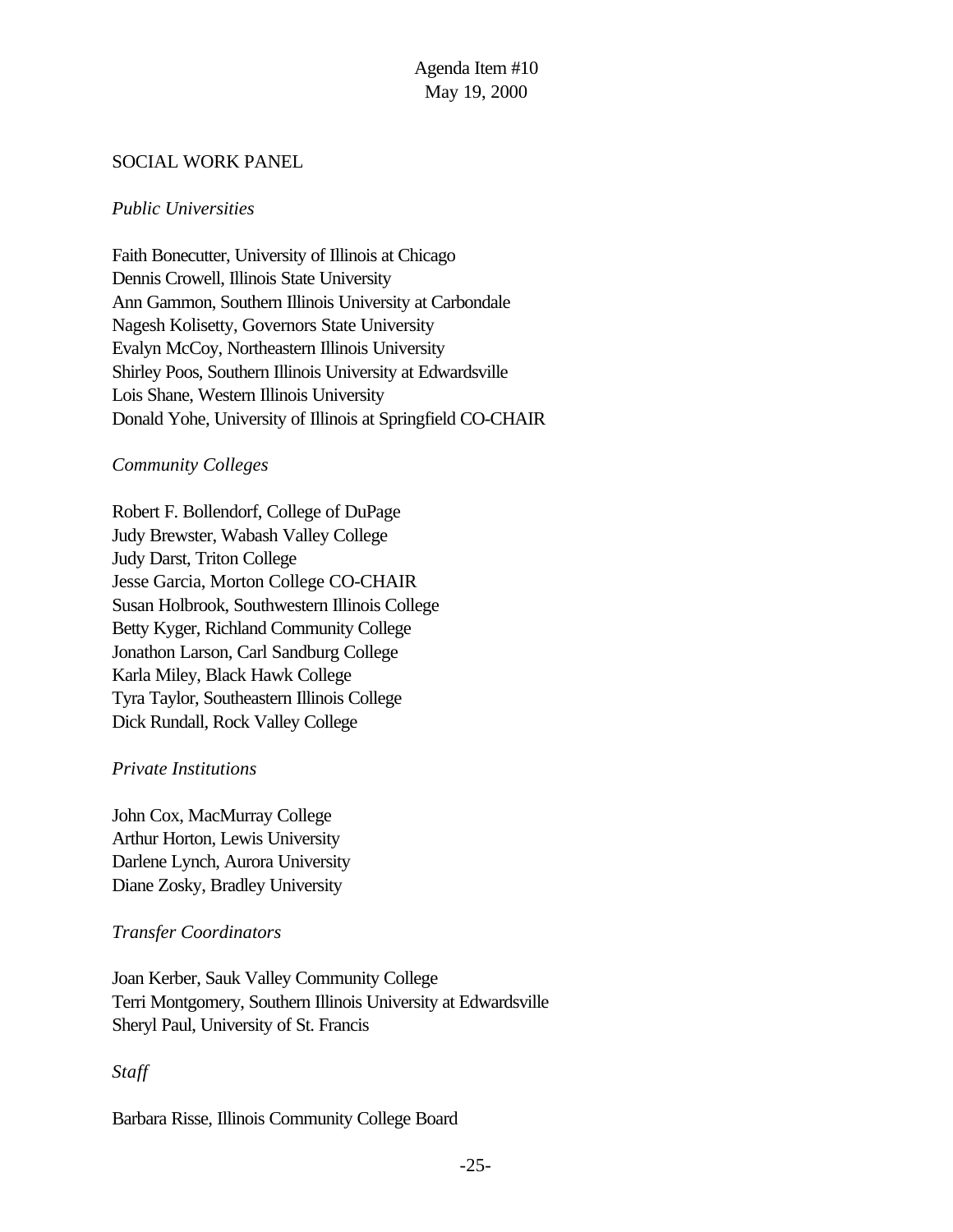Timothy Rock, Illinois Board of Higher Education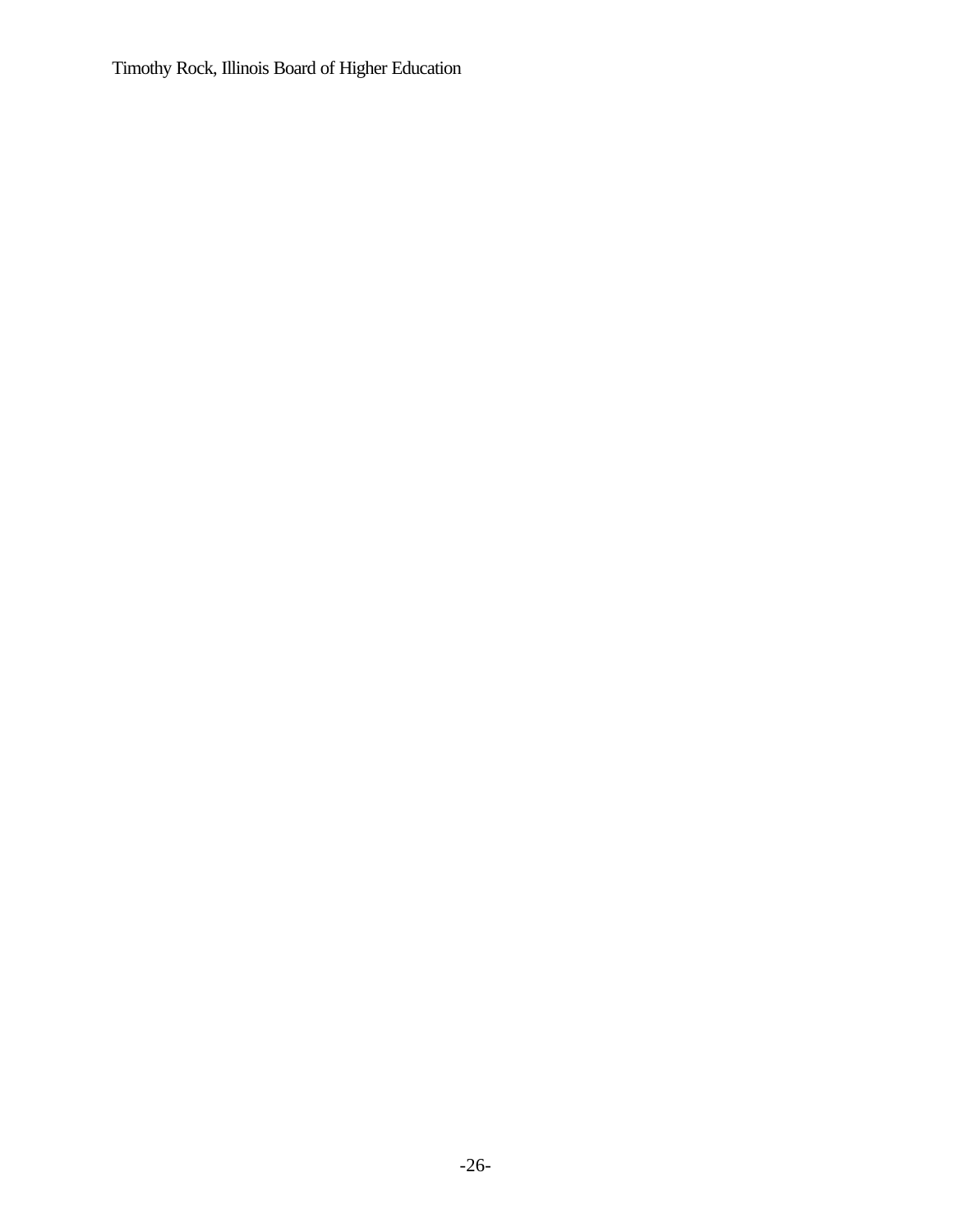#### **SOCIAL WORK**

*The profession of social work is devoted to helping people function optimally in their environ-ment by providing direct and indirect services to organizations, individuals, families, groups, and communities and by working to improve social conditions. Bachelor's degree programs in Social Work prepare students for careers in public and private agencies such as child welfare, mental health, corrections, shelters, and many other workplaces. Community and junior college students interested in completing bachelor's degrees in social work are strongly encouraged to complete an Associate in Arts or Associate in Science degree prior to transfer. To transfer into an approved bachelor's degree program in social work as juniors, students need to complete a minimum of 60 semester credits (up to a maximum of 64 semester credits) from the list below. Students should see their advisors about the particular social work baccalaureate program for specific entry requirements. Since admission is competitive, completion of these courses alone does not guarantee admission.*

| <b>General Education Core Courses</b> <sup>1</sup>                        | 37-41 semester credits                       |
|---------------------------------------------------------------------------|----------------------------------------------|
| Communication                                                             | 9 semester credits                           |
| <b>Mathematics</b>                                                        | 3-6 semester credits                         |
| M1 902 General Education Statistics (3-4 semester credits) is recommended |                                              |
| Humanities and Fine Arts                                                  | 9 semester credits                           |
| One of the following is suggested:                                        |                                              |
| $H4$ 900 Introduction to Philosophy (3)                                   |                                              |
| H <sub>4</sub> 904 Ethics $(3)$                                           |                                              |
| $H4$ 906 Introduction to Logic (3)                                        |                                              |
| Social and Behavioral Sciences <sup>2</sup>                               | 9 semester credits                           |
| Choose three courses from:                                                |                                              |
| $S7$ 900 Introduction to Sociology (3)                                    | S6 900 General Psychology (3)                |
| $SI$ 901N Cultural Anthropology (3)                                       | S5 900 American/U.S. National Government (3) |
| S3 901 Principles of Macroeconomics (3)                                   | S7 903D Racial/Ethnic Relations (3)          |
| Physical and Life Sciences                                                | 7-8 semester credits                         |
| L1 904 or L1 904L Human Biology (3-5) is recommended.                     |                                              |

*<sup>1</sup>General education courses are described in the Illinois transferable General Education Core Curriculum.* **<sup>2</sup>***Courses may or may not apply to both general education requirements and as prerequisites in the major.*

| <b>Additional Recommended Courses*</b>   | Up to 21 Semester Credits   |
|------------------------------------------|-----------------------------|
| S7 901 Social Problems                   | S8 900 Social Psychology    |
| S6 902 Lifespan Developmental Psychology | PSY 905 Abnormal Psychology |
| SW 911 Introduction to Social Work       | SW 912 Human Sexuality      |

*Or any of the courses not taken in general education social and behavioral science listed above.*

Social Work students should be computer literate, i.e., able to use computers to communicate and to access information; to use word processing, database, and spreadsheet software; to use the Internet; and to negotiate a modern operating system.

\*This list is not meant to limit the transferability of additional courses or to discourage the development of new courses. The panel recommends that the current articulation process continue between individual schools for courses not on this list. Academic advisors should continue to be knowledgeable of transfer requirements at various schools, and students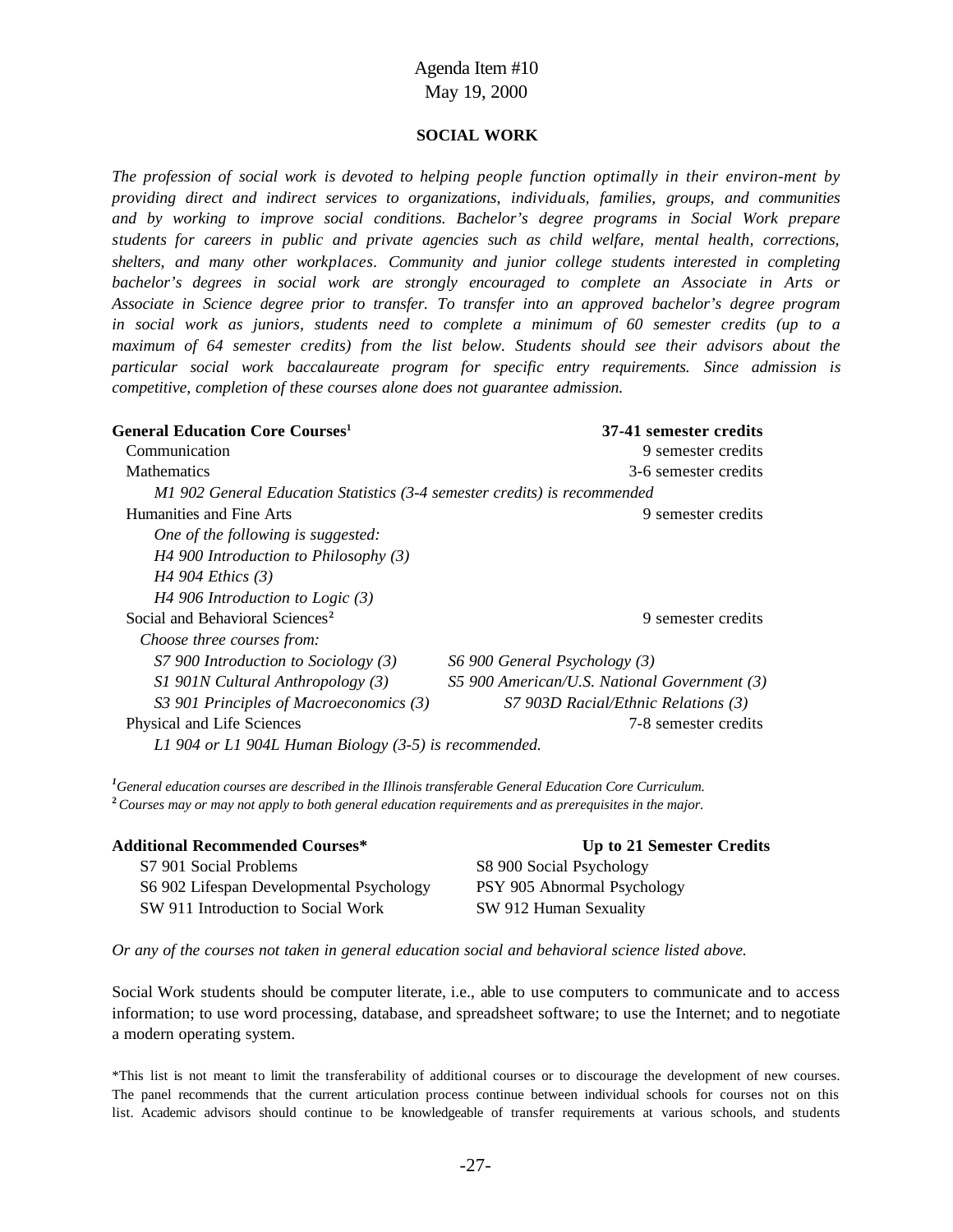should regularly consult their advisors throughout their academic careers. The panel believes it is in the best interest of students and the discipline to continue to offer the depth and breadth of courses that are available at many schools.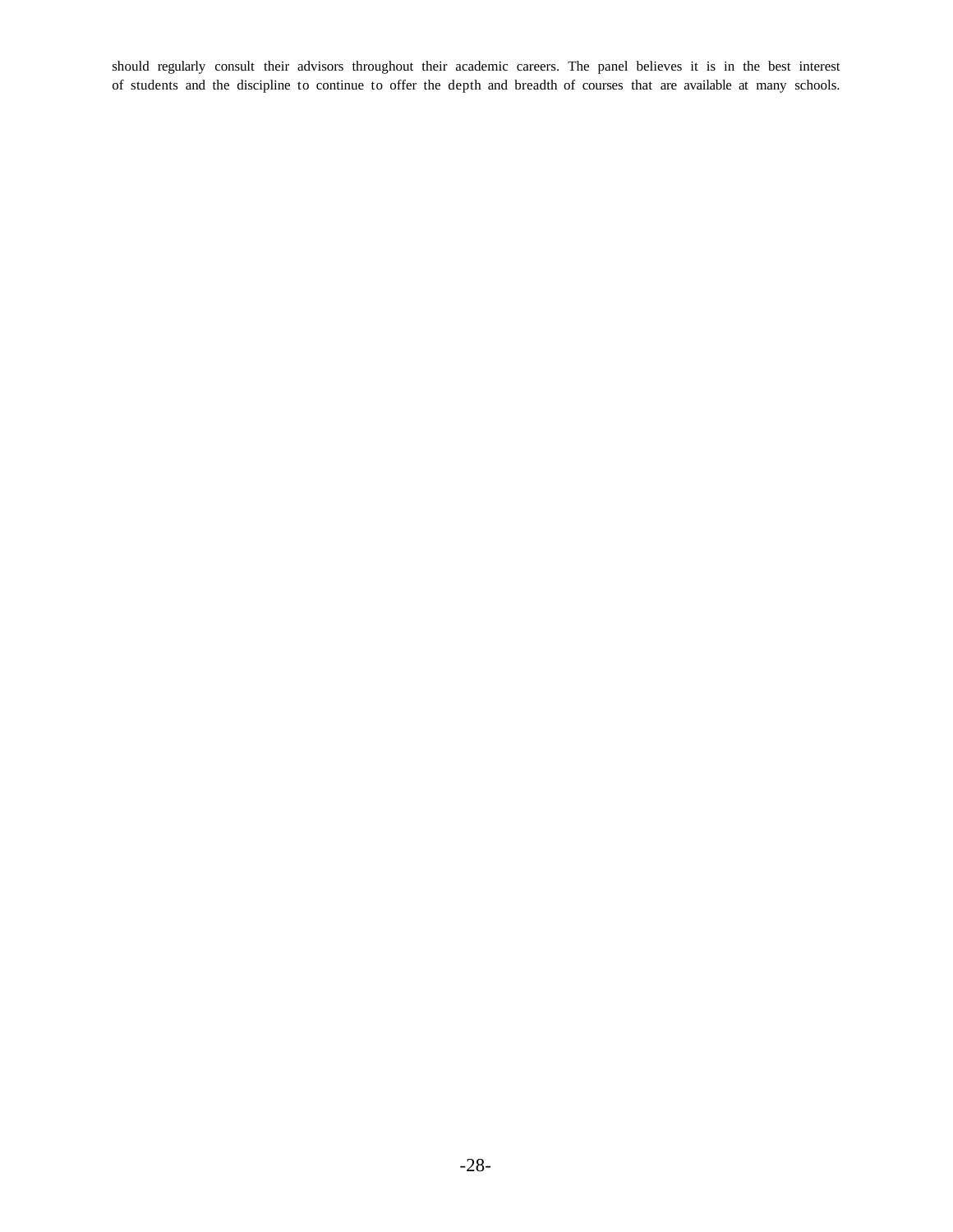#### **Social Work Major Course Descriptions\***

*Social and Behavioral Science Courses [in the General Education Core Curriculum]*

S7 900 Introduction to Sociology S6 900 General Psychology S1 901N Cultural Anthropology S5 900 American/U.S. National Government S3 901 Principles of Macroeconomics S7 903D Racial/Ethnic Relations S7 901 Social Problems S8 900 Social Psychology S6 902 Lifespan Developmental Psychology

*Recommended Psychology Course*

PSY 905 Abnormal Psychology

#### *Social Work Courses*

SW 911: INTRODUCTION TO SOCIAL WORK (3 semester credits): An introduction to generalist social work within the context of social welfare service and policies, including their historical origins, conceptual framework, and contemporary foci. Provides an overview of principal social work values and code of ethics, practice methods, research considerations, and policy issues. Emphasizes the unique experiences of diverse and at-risk populations facing a variety of social challenges. These groups include, but are not limited to, women, minorities, persons with disabilities, gays and lesbians, and older adults, among others.

SW 912: HUMAN SEXUALITY (3 semester credits): Examination of the biological, psychological, and social aspects of human sexuality. Topics include development of sexual identity and effects of genetic, cultural, and environmental influences on human relationships and behavior.

\*These courses may not transfer to satisfy major requirements but are recommended as preparation for the social work field. Consult your advisor concerning preparation appropriate for specific baccalaureate schools.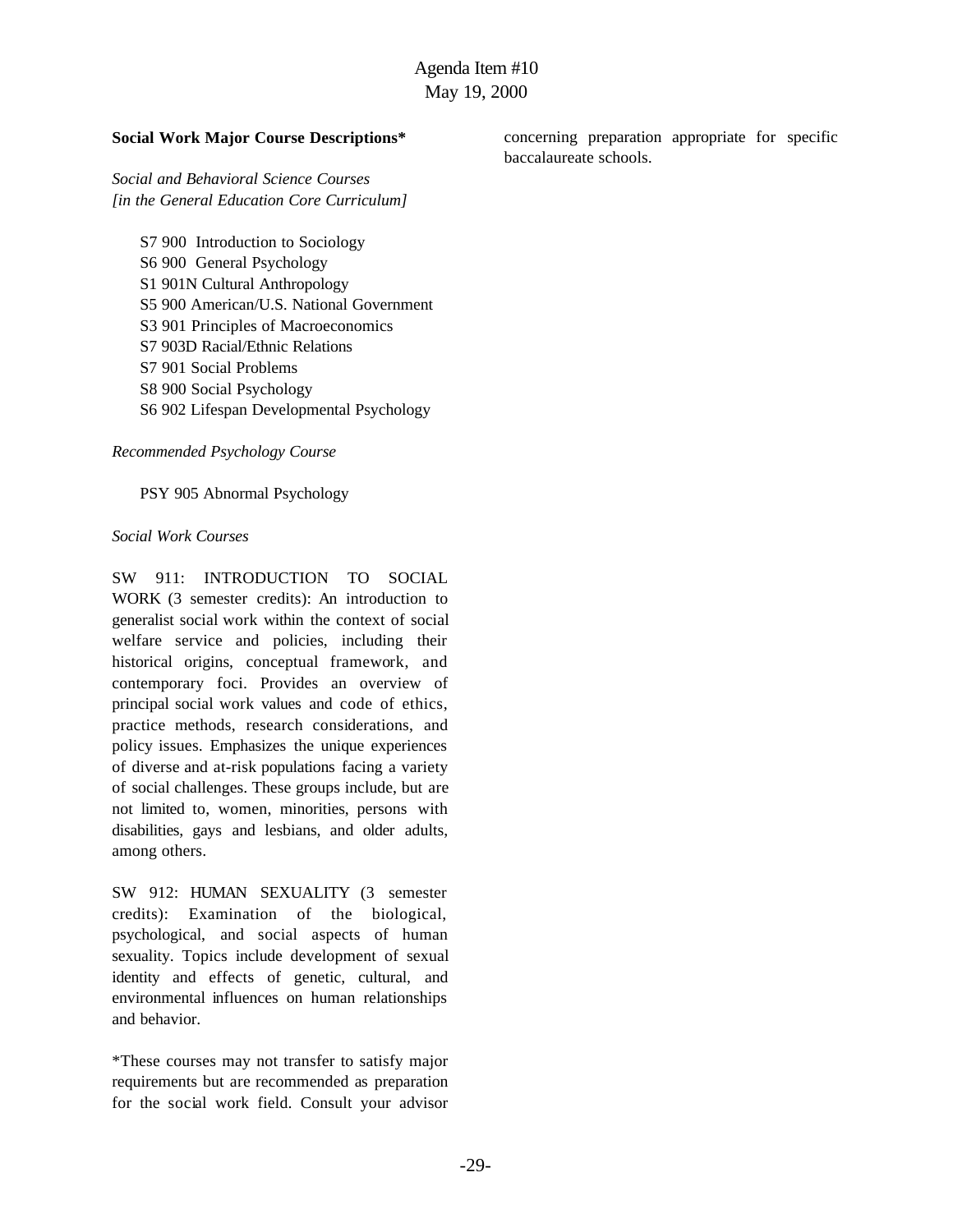#### Illinois Community College Board

# **COOPERATIVE AGREEMENT AMONG HEARTLAND COMMUNITY COLLEGE, ILLINOIS VALLEY COMMUNITY COLLEGE, KANKAKEE COMMUNITY COLLEGE, AND RICHLAND COMMUNITY COLLEGE**

#### **RECOMMENDED ACTION**

It is recommended that the following motion be adopted:

The Illinois CommunityCollege Board herebyapproves the cooperative agreement, known asthe Comprehensive Agreement Regarding the Expansion of Educational Resources, for instruction among Heartland Community College, Illinois Valley Community College, Kankakee Community College, and Richland Community College.

**BACKGROUND**. Heartland Community College, Illinois Valley Community College, Kankakee Community College, and Richland CommunityCollege are seeking approvalof a cooperative agreement, known as the Comprehensive Agreement Regarding the Expansion of Educational Resources, that will allow citizens from any of the four college districts to apply for acceptance in a program in another of the partner college districts if that program is not available in the student's home district. Such students will pay in-district tuition and fees, and the college that the student actually attends will file all claimsfor vocational reimbursement and apportionment for that student. The agreement will replace any and all prior cooperative agreements between or among these four colleges. The intent of the agreement is to expand educational services to the greatest number of students in each district served by the participating colleges.

Normally, cooperative agreements between colleges that are members of the same regional consortium do not come before the ICCB for approval. In this case, some but not all of the colleges are members of the same regional consortium, so the agreement is being presented to the ICCB for action.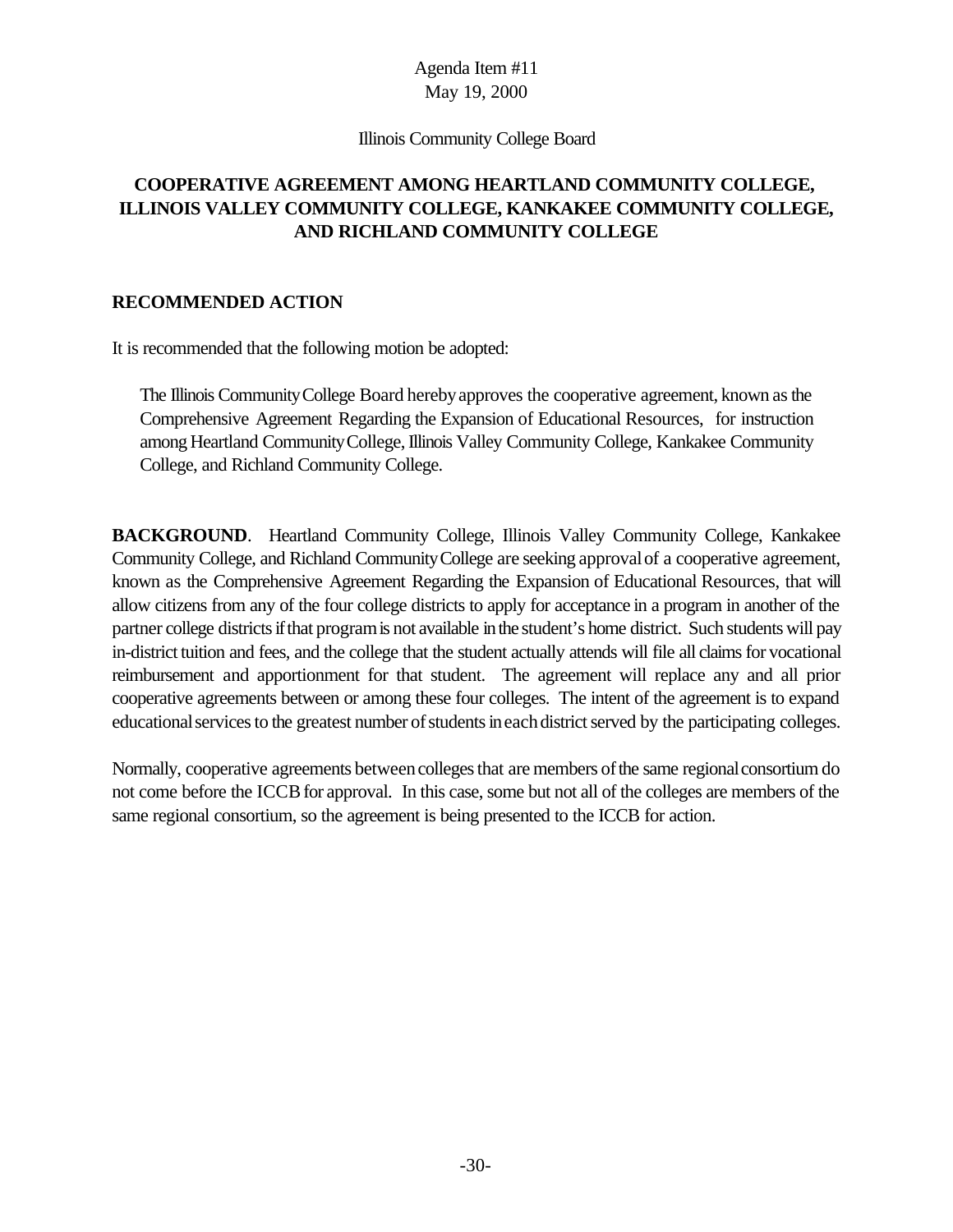### Illinois Community College Board

# **NEW UNITS OF INSTRUCTION**

The Illinois Community College Board is requested to approve new units of instruction for the following community colleges.

# **RECOMMENDED ACTION:**

It is recommended that the following motion be adopted:

The Illinois Community College Board hereby approves the following new units of instructionfor the community colleges listed below:

# **PERMANENT PROGRAM APPROVAL**

### Elgin Community College

- < Pastry Chef AAS degree (66 semester credit hours)
- < Pastry Chef Assistant Certificate (31 semester credit hours)
- < Lead Baker Certificate (17 semester credit hours)

#### Richland Community College

- < Electrician AAS degree (61 semester credit hours) (Regional)
- < Surgical Technology AAS degree (62 semester credit hours) (Regional)

#### South Suburban College

- < Fitness Assistant Certificate (14 semester credit hours)
- < Fitness Specialist Certificate (32 semester credit hours)

# **TEMPORARY PROGRAM APPROVAL**

#### College of DuPage

< Technical Communications Certificate (32 quarter credit hours)

# Richland Community College

< Computer Networking Certificate (12 semester credit hours)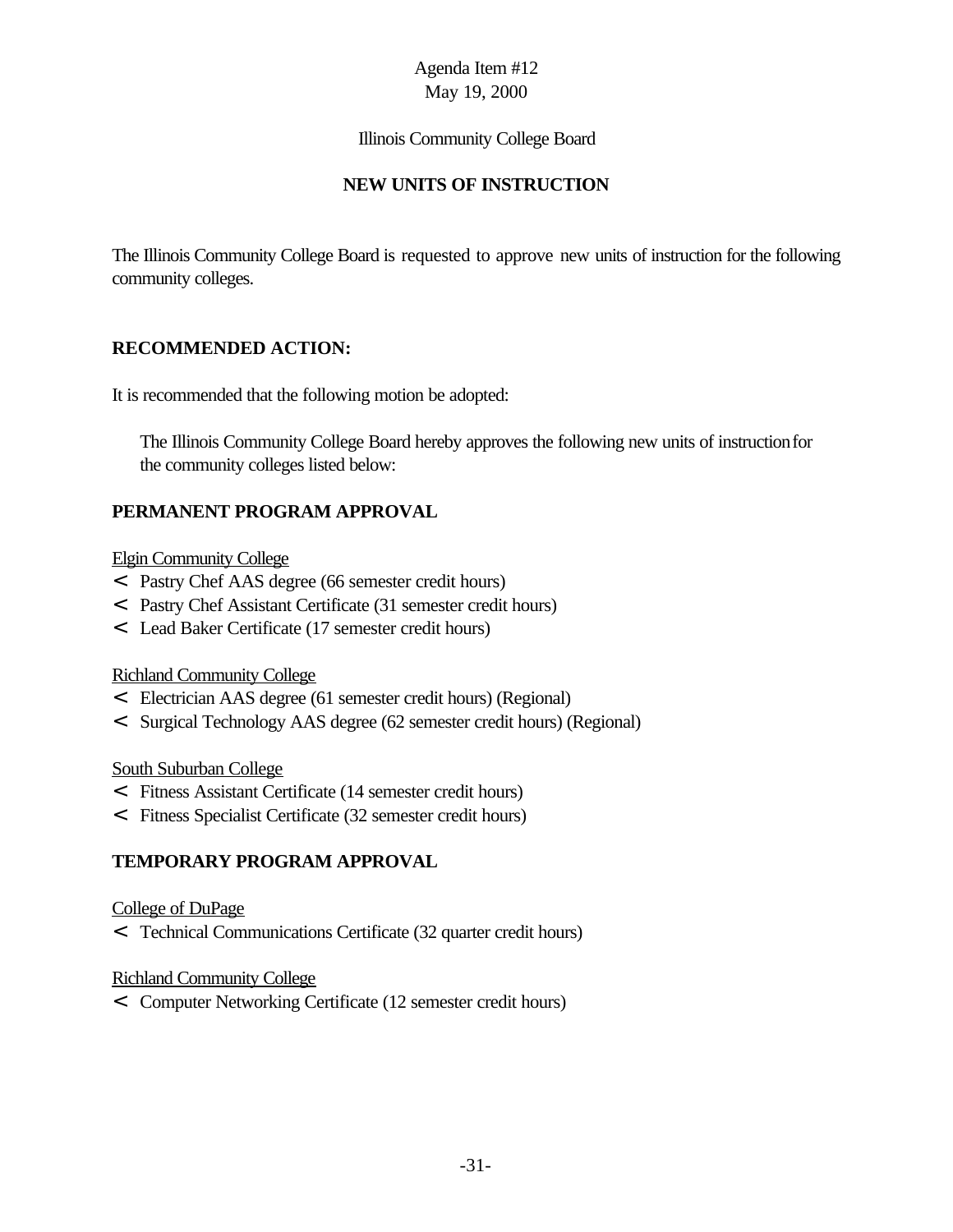### **BACKGROUND**

### **PERMANENT PROGRAM APPROVAL**

**Elgin Community College** is currently seeking approval to offer a "Pastry Chef"Associate of Applied Science degree program, and certificate programs for "Pastry Chef Assistant" and "Lead Baker". The Lead Baker certificate is 17 semester credit hours, and the Pastry Chef Assistant certificate is 31 semester credit hours, both leading towards the completion of the 66 semester credit hour Pastry Chef A.A.S. degree. These programs will train students for employment as bakers, lead bakers, assistant pastry chefs, pastry chefs, specialty cake decorators, and catering cake decorators. Employers of these occupations include restaurants, resorts, hotels and cruise lines, retail and commercial bakeries, candy and confectionary businesses, and catering companies. The curriculum consists of coursework in food preparation and sanitation, basic and advanced baking techniques, decorative pastry design, bakery supervision, and economical production methods. In addition, this curriculum incorporates Illinois' Occupational Skill Standards for the Foodservice Cluster. The college anticipates an enrollment of 15 full-time and 10 parttime students in the Pastry Chef degree program; 8 full-time and 10 part-time students in the Pastry Chef Assistant certificate program; and 8 full-time and 6 part-time students in the Lead Baker certificate program. Labor market informationprovided bythe college indicates a strong need forindividuals withthis training both statewide and within the district. In Illinois, employment of "Bread and Pastry Bakers" is projected to growtwice asfast asthe average foralloccupations. Locally, job openings for pastryworkers currently exceed the supply of qualified individuals. These programs will require one existing full-time faculty member and four new part-time faculty members the first year. The cost of implementing these programs will be approximately \$17,400 the first year, \$30,950 the second year, and \$55,550 the third year, primarily due to increases in faculty costs, related equipment expenses and increases in the costs for program materials, such as food.

**Richland Community College** is seeking regional approval to offer a 61 semester credit hour "Electrician"AssociateofAppliedScience degree program. This programis a cooperative effort proposed by RCC and the Joint Apprenticeship and Training Committee (JATC) of the International Brotherhood of Electrical Workers (IBEW) Local Union 146 for the purpose of broadening the educational opportunities for individuals admitted into the Electrician Apprenticeship program. The program will prepare studentsfor employment as electricians in industrial, commercialand residentialconstruction, and repair and maintenance settings. The curriculum consists of coursework inelectricity and electronics, circuit analysis, digital electronics, mechanical and electrical business systems, troubleshooting, and an electrician internship, in addition to general studies. Labor market information provided by the college indicates a demand for skilled electricians at the regional and statewide levels. The college anticipates an enrollment of 75 part-time students the first year, increasing to 80 part-time students by the third year. The program will require five new part-time faculty members the first year. The technical core courses and internship component will be taught be an RCC faculty member who is also an IBEW Local Union 146 Journeyman Wireman, while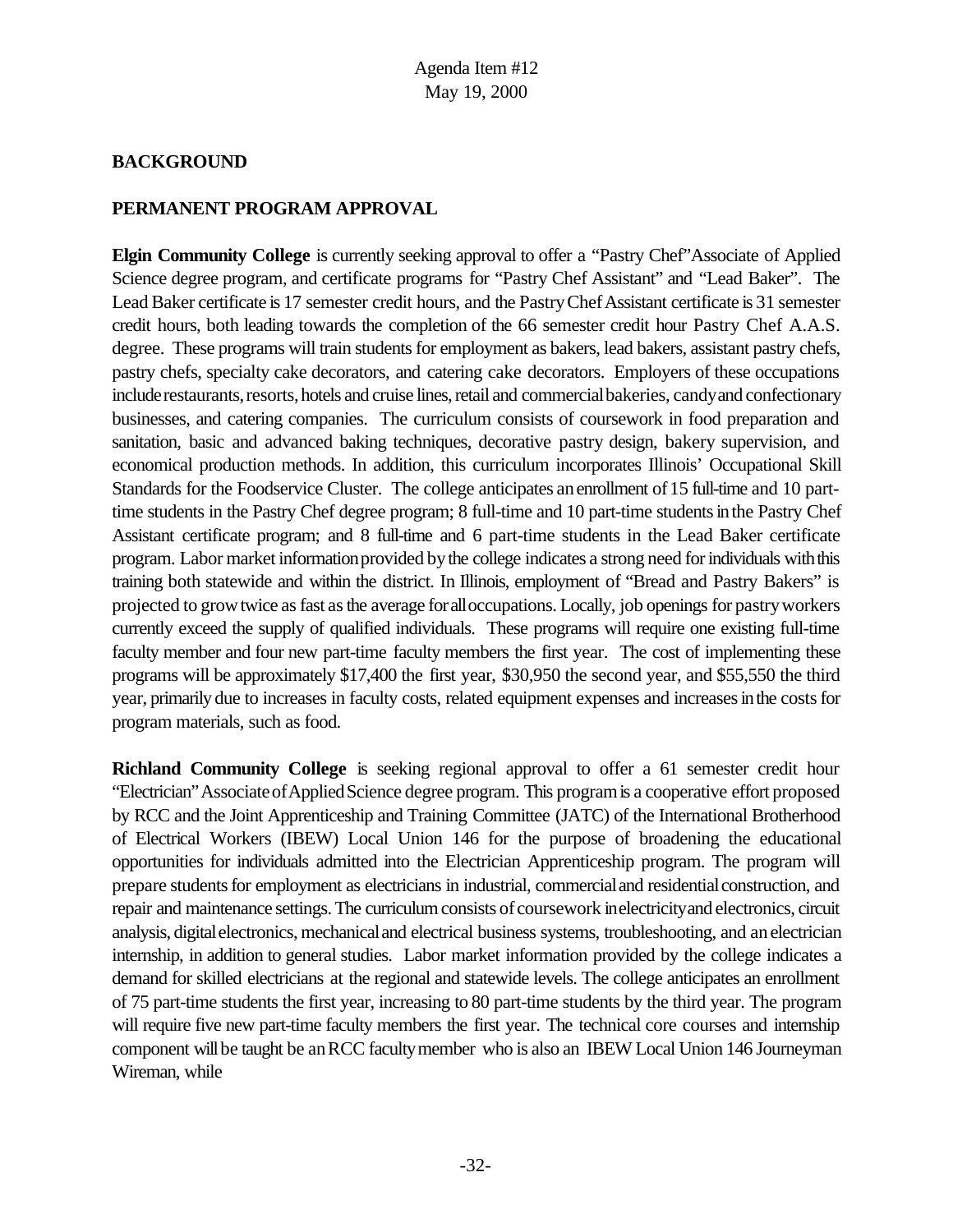general studies will be taught bythe college. The costs for implementing this program will be instructional costs only and will be reimbursed by the IBEW. The program will not require any additional funds the first year of implementation. The program will cost approximately \$2,424 for the second year, and \$4,848 for the third year.

**Richland Community College** is also seeking regional approval to offer a 62 semester credit hour Associate in Applied Science degree in Surgical Technology. The program will prepare students for employment as surgical technologists, allied health professionals who work in the surgical suite delivering surgical patient care, such as passing instruments, sutures and sponges during surgery. Graduates of surgical technology programs, accredited by the Commission on Accreditation of Allied Health Programs are eligible to sit for the Certified SurgicalTechnologist exam. RCC's certificate program was accredited in 1999 for four years; accreditation of the degree program is expected. The curriculum consists of coursework in human anatomy, physiology, psychology, surgical technology, and medical terminology in addition to general studies. The college anticipates an enrollment of 5 full-time and 10 part-time students the first year, increasing to 10 full-time and 20 part-time students by the third year. Labor market informationprovided by the college supports the need for a regional degree program in surgical technology. Employment of "surgical technologists" is projected to grow at a rate as fast as average or above within the college's district, regionally, and statewide through 2006. The program will require one full-time and three part-time existing faculty the first year. The program will not require any additional funds the first year of implementation. The program will cost approximately \$7,272 the second year, and \$42,500 the third year primarily due to the program's expected growth and additional faculty needs.

**South Suburban College** is seeking approval to offer a 14 semester credit hour certificate for training as a Fitness Assistant, and a 32 semester credit hour certificate for training as a Fitness Specialist. These programs will train students for employment as trainers, sales representatives for health clubs and exercise equipment, and fitness specialists in a variety of settings, including commercial and private health clubs, corporate fitness centers, hospitals, schools, and for buyers/ wholesalers of commercialfitness equipment. The curricula will consist of coursework in human body structure, emergency care and safety (including American Red Cross CPR and First Aid), basic water rescue, physical fitness, weight training, nutrition, human relations, and physiology. The college anticipates an enrollment of 10 part-time students the first year, increasing to 15 part-time students the second and third years for each program. Labor market information provided by the college indicates districtwide and statewide support of the need for qualified fitnessprofessionals.The programwillrequire four existing full-time facultymembers and one newpart-time faculty member the first year. The cost of implementing these programs will be approximately \$26,500 the first year (primarily due to equipment purchases), \$45,000 the second year (primarily due to faculty costs), and \$2,000 by the third year.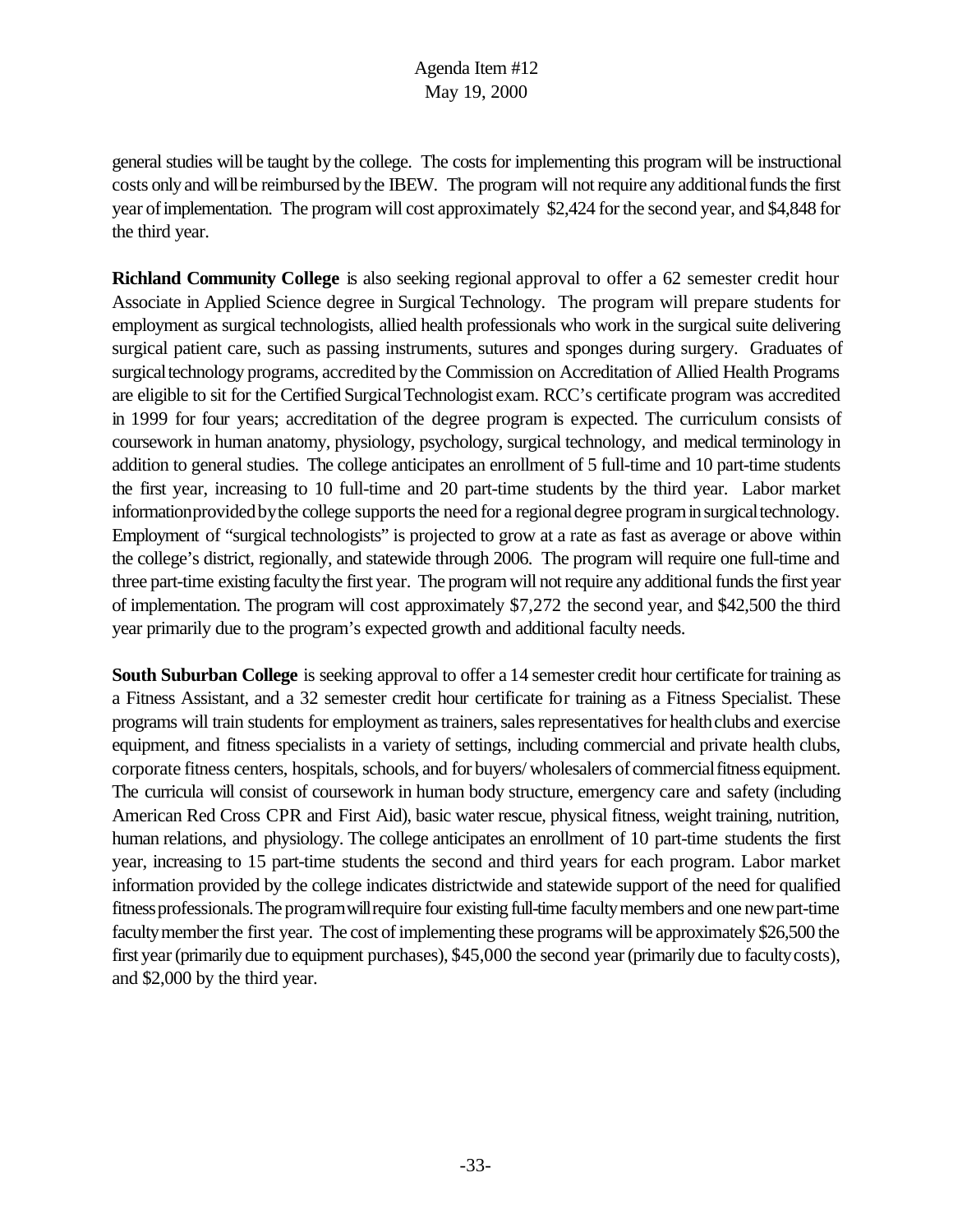# **TEMPORARY PROGRAM APPROVAL**

**College of DuPage** is seeking temporary approval for three years to offer a 32 quarter credit hour Technical Communication certificate program. This program will prepare students for employment as technical writers in a variety of settings, including healthcare, manufacturing, information technology and government. The curriculumconsists of coursework intechnicaland professional writing, public relations, desktop publishing, and media communications as well as English and grammar courses. In addition, this program is designed to provide students with experience working with the different documents technical communicators are asked to produce, such as product manuals, on-line documentation, handbooks, newsletters, brochures, proposals and technical reports. Labor market information provided by the college indicates that employment of technical writers is projected to grow nearly twice the average for all occupations through 2006, both nationally and districtwide. Temporary approval for a period of three years is sought to address the demand for this program throughout the district and test how well the courses will satisfy the needs of students and employers. Permanent approval for this program will be considered at the end of the three years, based on program outcomes.

**Richland Community College** isseeking temporaryapprovalforthreeyearsto offer a 12 semester credit hour Computer Networking certificate program. The program will prepare students for successfully completing the CISCO Certified Network Associate examination, whichwill lead to employment as local area network specialists, wide area network specialists, and internetworking specialists. The curriculum follows the CISCO Network Academy of training including coursework in networks and layered communications,network service layers, networking device,IP addressing, basic routing protocols, media and network design, topology, structured cabling, electricalissues, and basic network management. Labor market information provided by the college indicates a strong demand for individuals trained in new and emerging technologies in both the district and statewide. In Illinois, employment in information technology occupations is projected to grow at a rate much faster than the statewide average for all occupations. A three-year temporary approval period will allow the college to study performance of students in this new and emerging curriculum, track their placement and performance in related jobs upon program completion, and increase enrollment inthe program. Permanent approval for this program will be considered at the end of the three years, based on program outcomes.